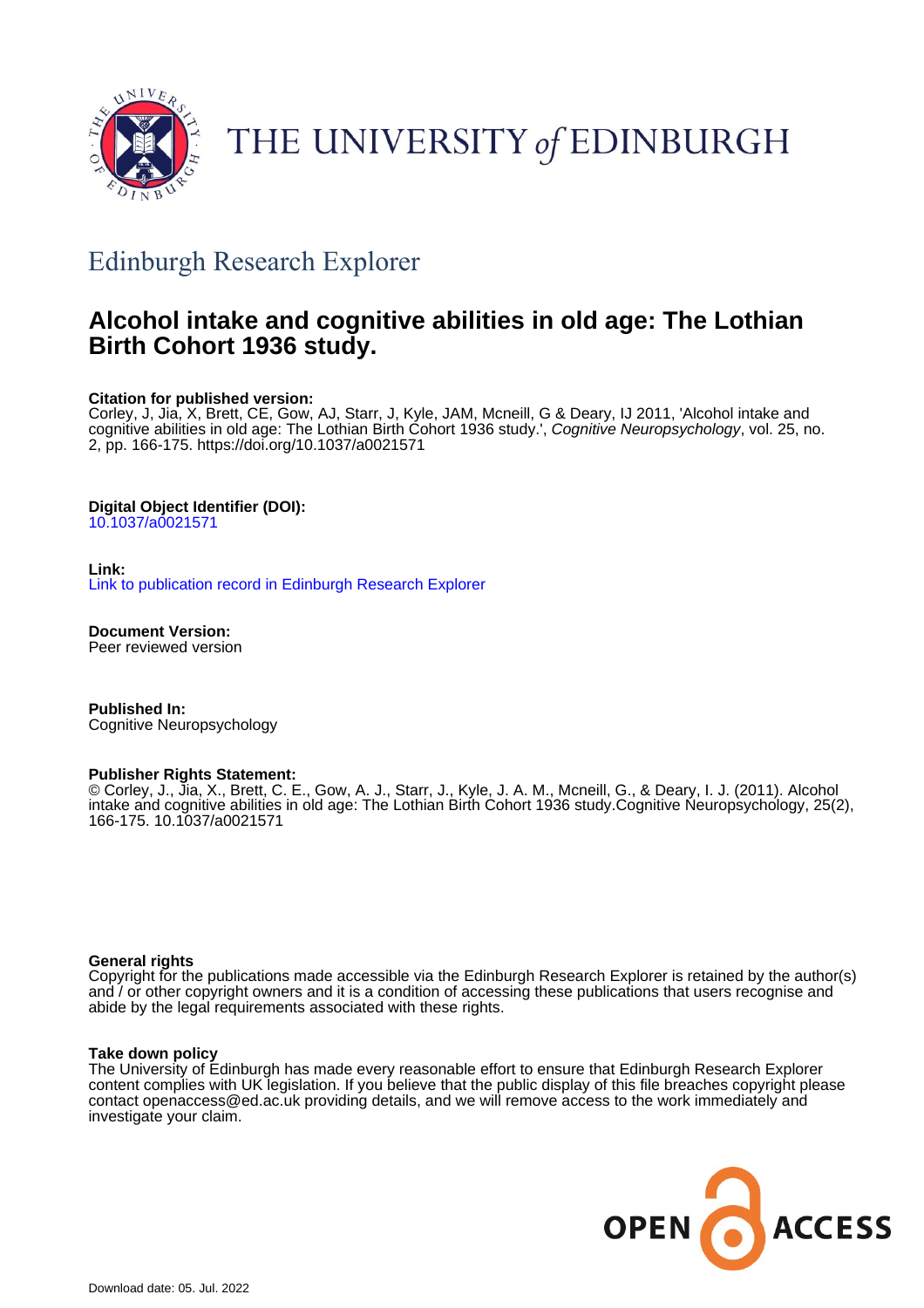& Deary, I. J. (2011). Alcohol intake and cognitive abilities in old age: The Lothian<br>1 Birth Cobert 1936 study Cognitive Neuropsychology, 25(2), 166-175, 10.1037/a0021571 © Corley, J., Jia, X., Brett, C. E., Gow, A. J., Starr, J., Kyle, J. A. M., Mcneill, G., Birth Cohort 1936 study.Cognitive Neuropsychology, 25(2), 166-175. 10.1037/a0021571

<span id="page-1-0"></span>

| 2  | Alcohol intake and cognitive abilities in old age: the Lothian Birth Cohort             |
|----|-----------------------------------------------------------------------------------------|
| 3  | 1936 study                                                                              |
| 4  |                                                                                         |
| 5  | Janie Corley                                                                            |
| 6  | University of Edinburgh, UK                                                             |
| 7  |                                                                                         |
| 8  | Xueli Jia,                                                                              |
| 9  | University of Aberdeen, UK                                                              |
| 10 |                                                                                         |
| 11 | Caroline E. Brett, Alan J. Gow, and John M. Starr                                       |
| 12 | University of Edinburgh, UK                                                             |
| 13 |                                                                                         |
| 14 | Janet A.M. Kyle, and Geraldine McNeill                                                  |
| 15 | University of Aberdeen, UK                                                              |
| 16 |                                                                                         |
| 17 | Ian J. Deary                                                                            |
| 18 | University of Edinburgh, UK                                                             |
| 19 |                                                                                         |
| 20 | <b>Author note</b>                                                                      |
| 21 | Janie Corley, Department of Psychology, University of Edinburgh, UK; Xueli Jia, Health  |
| 22 | Services Research Unit, University of Aberdeen, UK; Caroline E. Brett, Department of    |
| 23 | Psychology, University of Edinburgh, UK; Alan J. Gow, Department of Psychology, Centre  |
| 24 | for Cognitive Ageing and Cognitive Epidemiology, University of Edinburgh, UK; John M.   |
| 25 | Starr, Geriatric Medicine Unit, Centre for Cognitive Ageing and Cognitive Epidemiology, |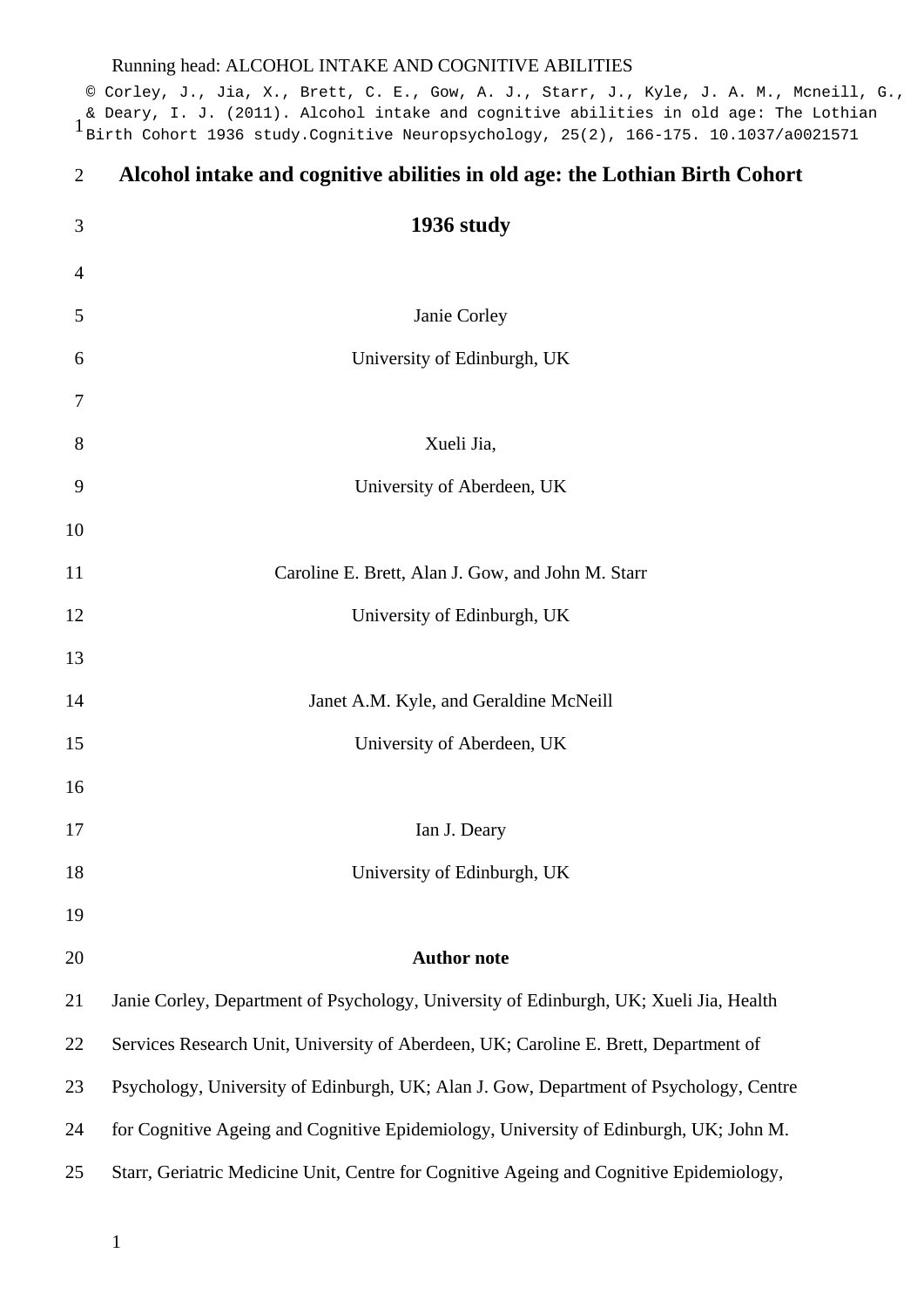University of Edinburgh, UK; Janet A. M. Kyle, Population Health, Division of Applied Health Sciences, University of Aberdeen, UK; Geraldine McNeill, Population Health, Division of Applied Health Sciences, University of Aberdeen, UK; Ian J. Deary, Department of Psychology, Centre for Cognitive Ageing and Cognitive Epidemiology, University of Edinburgh, UK.

 Janie Corley and Alan J. Gow are funded by the Sidney De Haan Award, part of the Disconnected Mind project funding from Help The Aged to Ian Deary and John Starr. A Research Into Ageing programme grant to Ian Deary and John Starr supported Alan Gow, Janie Corley and Caroline Brett. We thank the Scottish Council for Research in Education for allowing access to the SMS1947. We thank the LBC1936 Study participants. The work was undertaken by The University of Edinburgh Centre for Cognitive Ageing and Cognitive Epidemiology, part of the cross council Lifelong Health and Wellbeing Initiative (G0700704/84698). Funding from the Biotechnology and Biological Sciences Research Council (BBSRC), Engineering and Physical Sciences Research Council (EPSRC), Economic and Social Research Council (ESRC) and Medical Research Council (MRC) is gratefully acknowledged. Correspondence should be addressed to Ian J. Deary, Centre for Cognitive Ageing and Cognitive Epidemiology, Department of Psychology, University of Edinburgh, 7 George Square, Edinburgh, EH8 9JZ, Scotland, UK. Tel: +44 131 650 3452. Email

I.Deary@ed.ac.uk

**Tables**: 4

### **Supplementary tables**: 2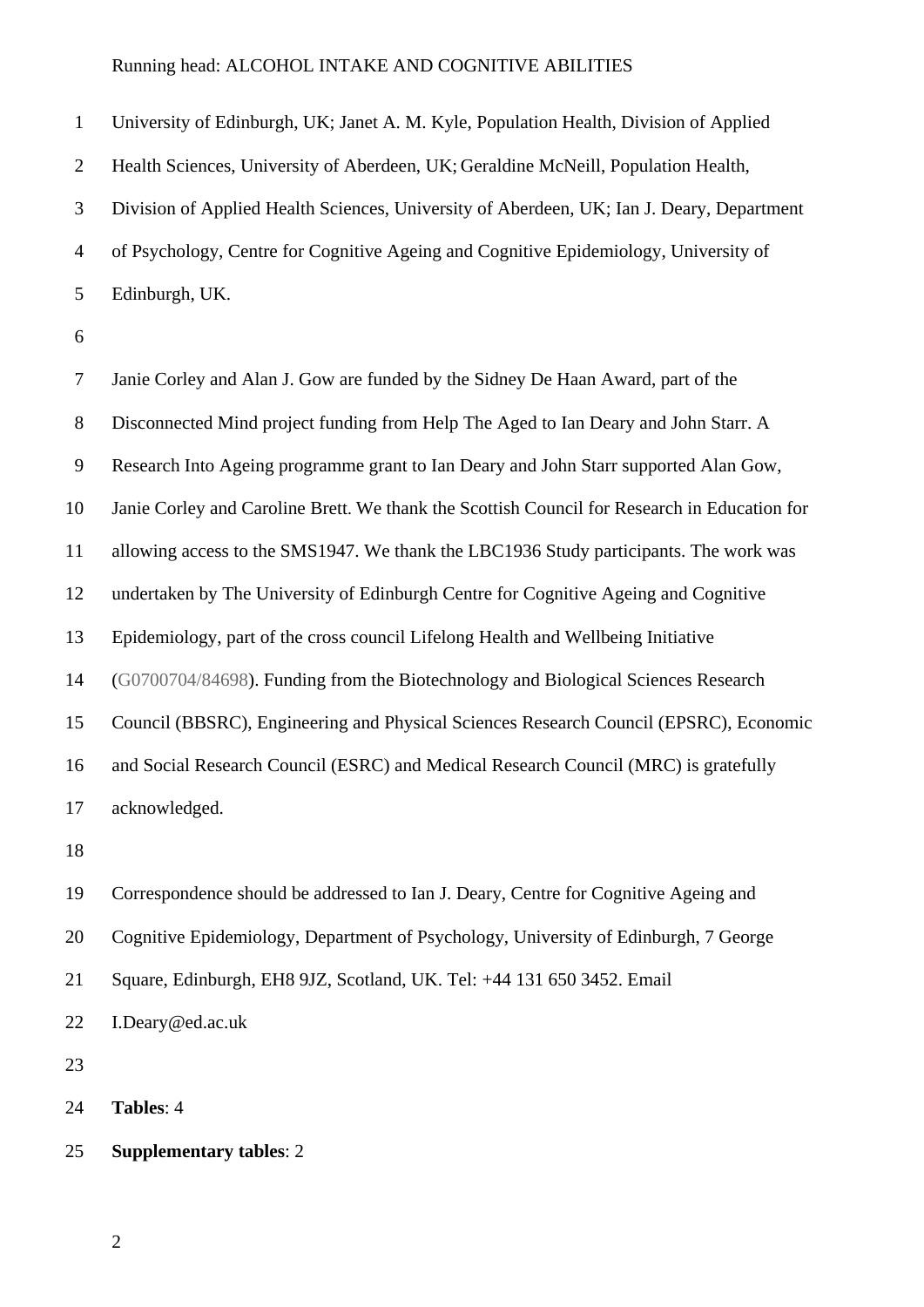#### **Abstract**

 **Objective**: Moderate alcohol consumption has been associated with better cognitive performance in late adulthood, possibly via improving vascular health. Few studies have examined the potentially confounding roles of prior cognitive ability and social class in this relationship. **Method**: Participants were 922 healthy adults aged about 70 years in the Lothian Birth Cohort 1936 Study, on whom there are IQ data from age 11 years. Alcohol consumption was obtained by self-report questionnaire. Cognitive outcome measures included general cognitive ability, speed of information processing, memory and verbal ability. **Results**: Moderate-substantial drinking (> 2 units/day) was associated with better 10 performance on cognitive tests than low-level drinking  $(52 \text{ units/day})$  or non-drinking in men and women. After adjusting for childhood IQ and adult social class, most of these associations were removed or substantially attenuated. After full adjustment, there remained a small, positive association between overall alcohol intake and memory (in women and men) and verbal ability (in women only). Womens' overall alcohol intake was derived almost exclusively from wine. In men, effects differed according to beverage type: wine and sherry/port consumption was associated with better verbal ability, but beer with a poorer verbal ability, and; spirits intake was associated with better memory. **Conclusions**: Prior intelligence and socioeconomic status influence both amount and/or type of alcohol intake, and may partly explain the link between alcohol intake and improved cognitive performance at age 70. Alcohol consumption was found to make a small, independent contribution to memory performance and verbal ability, but the clinical significance of these findings is uncertain.

*Key words*: alcohol, cognitive function, childhood IQ, aging.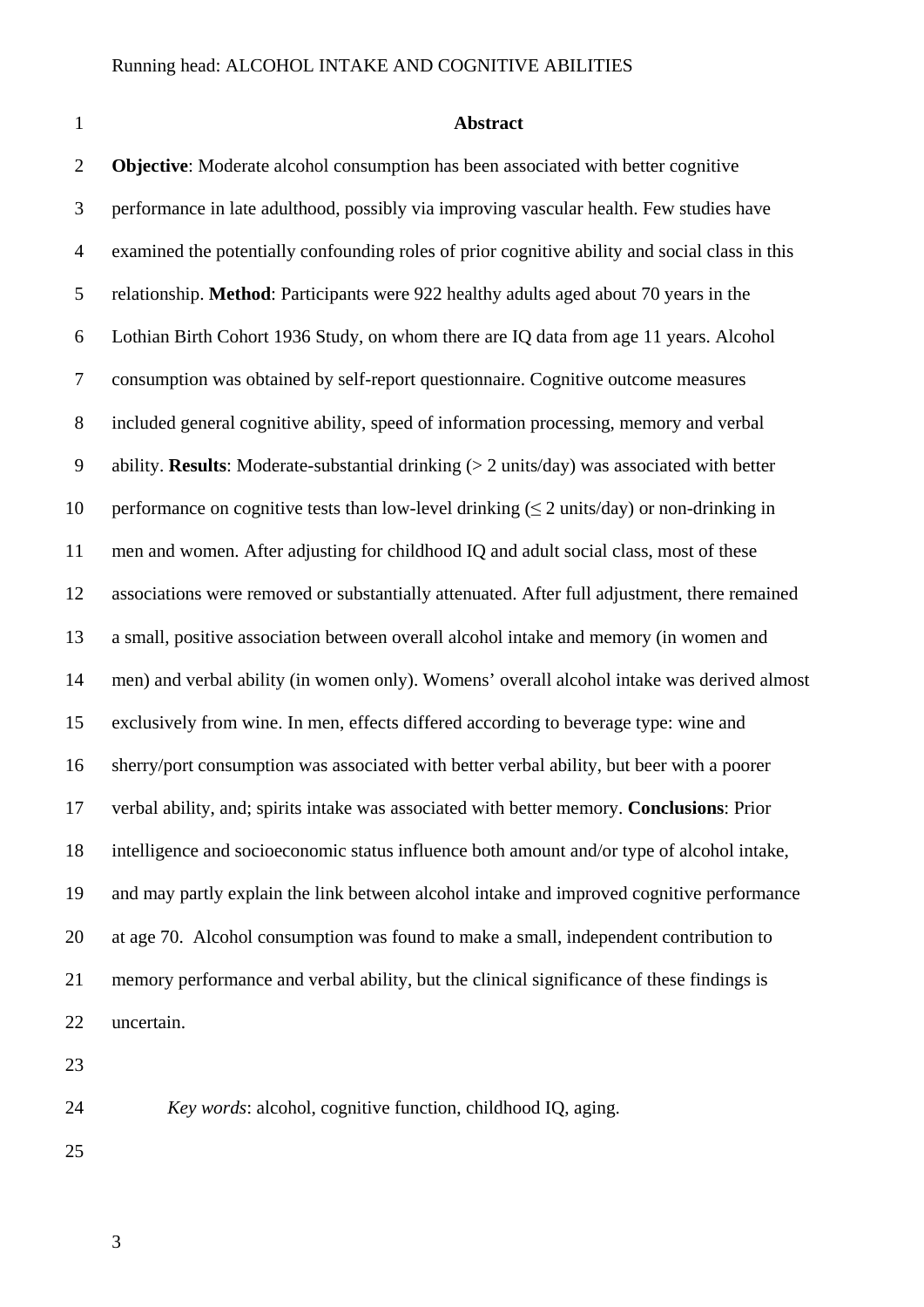#### **Introduction**

 Moderate alcohol intake in middle-aged and older adults is associated with reduced all- cause mortality and a lower risk of cardiovascular disease (Naimi et al., 2005). Population- based studies have found that moderate drinking, compared to abstinence, can also benefit cognitive function (Espeland et al., 2005; Lang, Wallace, Huppert, & Melzer, 2007; Stampfer, Kang, Chen, Cherry, & Grodstein, 2005). Evidence from longitudinal assessments of older people suggests that light to moderate drinking has a protective effect against cognitive decline over time (Ganguli, Vander Bilt, Saxton, Shen, & Dodge, 2005; Wright, Elkind, Luo, Paik, & Sacco, 2006). Stampfer et al. (2005) reported that those who drank up to 15 mg of alcohol per day (not more than about one drink), had a 20% decreased risk of cognitive impairment at baseline, compared with non-drinkers, and these 'moderate' drinkers experienced less cognitive decline over a two-year period. Some studies have reported a positive association between moderate alcohol intake and improved cognitive performance in women, but not men (Dufouil, Ducimetiere, & Alpérovitch, 1997; Leroi, Sheppard, & Lyketsos, 2002; McGuire, Ajani, & Ford, 2007; Stott et al., 2008), and others, a significant effect in both sexes but a larger effect size in women (Britton, Singh-Manoux, & Marmot, 2004). A few studies have failed to find any positive cognitive benefit of non-excessive alcohol consumption (Cervilla, Prince, & Mann, 2000; Elwood et al., 1999). Inconsistencies may be attributable to methodological issues; a meta-analysis found that definitions of 'moderate' drinking vary widely across studies (Peters, Peters, Warner, Beckett, & Bulpitt, 2008). The 'beneficial' cognitive effects of moderate alcohol intake are reportedly heterogenous, concentrated in areas of learning, executive functions and psychomotor speed (Ganguli et al., 2005); verbal knowledge and phonemic fluency (Britton et al., 2004); and in a women-only study, verbal knowledge, phonemic fluency and fine motor speed (Espeland et al.,

- 2006). These, and many other studies, have failed to find strong evidence of an association
	-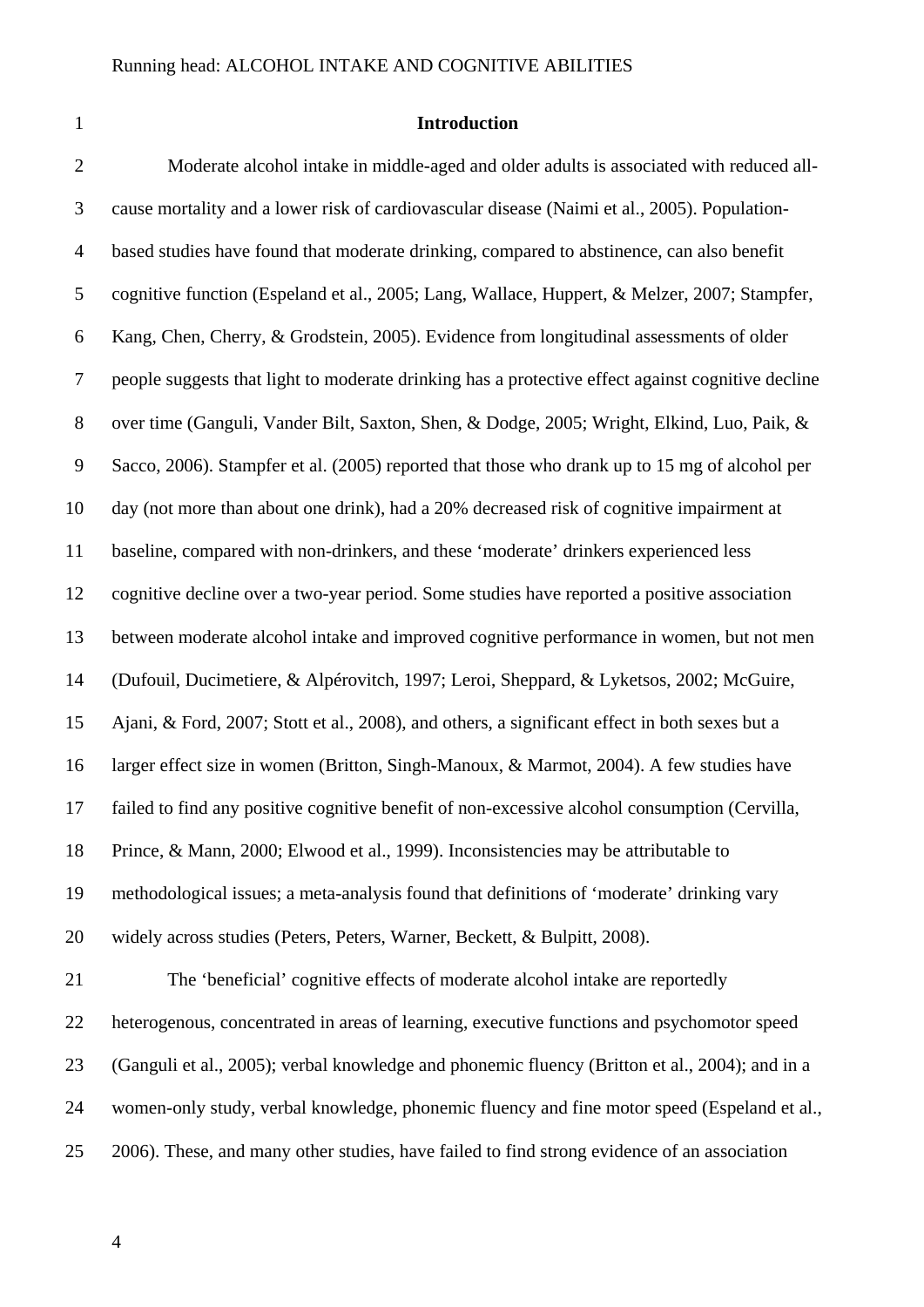between alcohol intake and memory. At present, it is unclear how different types of alcoholic beverage are associated with cognitive function in late life. Few epidemiological studies have looked further than overall alcohol intake. There is some suggestion that wine, but not spirits or beer, is protective against cognitive decline (Luchsinger, Tang, Siddiqui, Shea, & Mayeux, 2004) and dementia (Truelsen, Thudium, & Grønbæk, 2002). The proposed explanation is based on the antioxidant activity of the flavonoids found in wine. However, not all studies report consistent results. According to The Nurses' Health Study, using data derived from 12,480 elderly women, no significant differences in risk of cognitive impairment or decline were observed according to type of alcoholic beverage (Stampfer et al., 2005). Typically, the direction of causation that is studied and assumed is from alcohol to cognitive ability, especially in old age. The most widely accepted mechanism behind the putatively protective role of alcohol on cognitive aging is an indirect benefit via a reduced risk of vascular disease. A quantitative review of moderate alcohol intake and biological markers of CHD risk, reported a causal association via alcohol induced changes in lipids and haemostatic factors (Rimm, Williams, Fosher, Criqui, & Stampfer, 1999). Further support for an effect on brain vasculature comes from Magnetic Resonance Imaging studies which reveal a lower prevalence of white matter abnormalities and infarcts in older persons with moderate alcohol intake than in non-drinkers (Mukamal, Longstreth, Mittleman, Crum, & Siscovick, 2001). However, it is also possible that the observed relation between alcohol and cognitive health is attributable to prior intelligence. Previous studies report that intelligence influences the amount 21 and/or type of alcohol intake. People with a higher IQ tend to drink regularly but moderately (British Medical Association, 2008). Higher IQ scores have also been associated with a preference for wine over other types of alcohol in later life (Mortensen, Sørenson, & Grønbæk, 2005). If moderate drinkers are, on average, more intelligent than non-drinkers, the reported beneficial effect of moderate drinking on cognitive function in adulthood may be confounded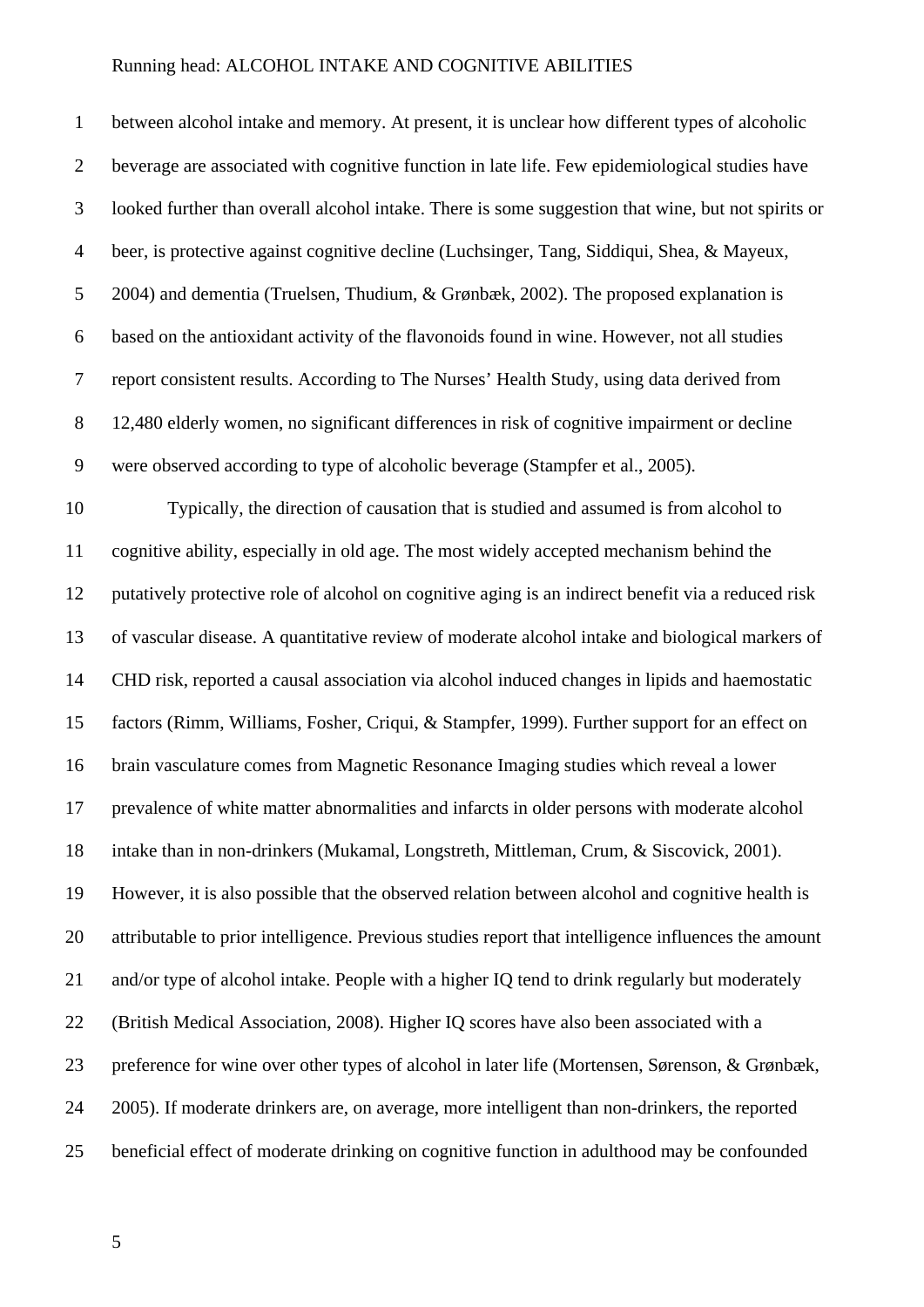by prior ability. Similarly, there appear to be social gradients in drinking. In the Whitehall study, some of the association between alcohol consumption and cognitive function could be explained by social position, as measured by employment grade (Britton et al., 2004). Variations in both IQ and SES may play important confounding roles in the alcohol-cognition relationship, yet many studies attribute causal effects of alcohol intake to improved cognition in the absence of this kind of data.

 The sample in the present study is unusual in having validated measures of cognitive ability from childhood and old age as well as a range of sociodemographic and health data. The objectives of the present study were to examine whether: (1) a pattern of light to moderate drinking is associated with better cognitive outcomes in old age than non-drinking; (2) the effects on cognitive outcomes vary by type of alcoholic beverage; and (3) specifically, whether these relationships could be attributed to confounding by prior cognitive ability (age 11 IQ) and/or SES.

- 
- 

#### **Methods**

#### **Participants and general methods**

 Participants were enrolled on the Lothian Birth Cohort 1936 (LBC1936) Study which comprises 1091 men and women. These individuals are surviving participants of the Scottish Mental Survey of 1947 (SMS1947: see Deary, Whalley, & Starr, 2009). Full details of the recruitment and testing of the LBC1936 are given in a free-access protocol paper (Deary et al., 2007). At the time of recruitment, LBC1936 members mostly resided in Edinburgh and its surrounding area (Lothian) in Scotland. They were relatively healthy and lived independently. Between 2004 and 2007, at a mean age of ~70 years, LBC1936 participants attended the Wellcome Trust Clinical Research Facility in Edinburgh to undergo cognitive testing, a clinical assessment and an interview. As a part of their general assessment, participants were asked to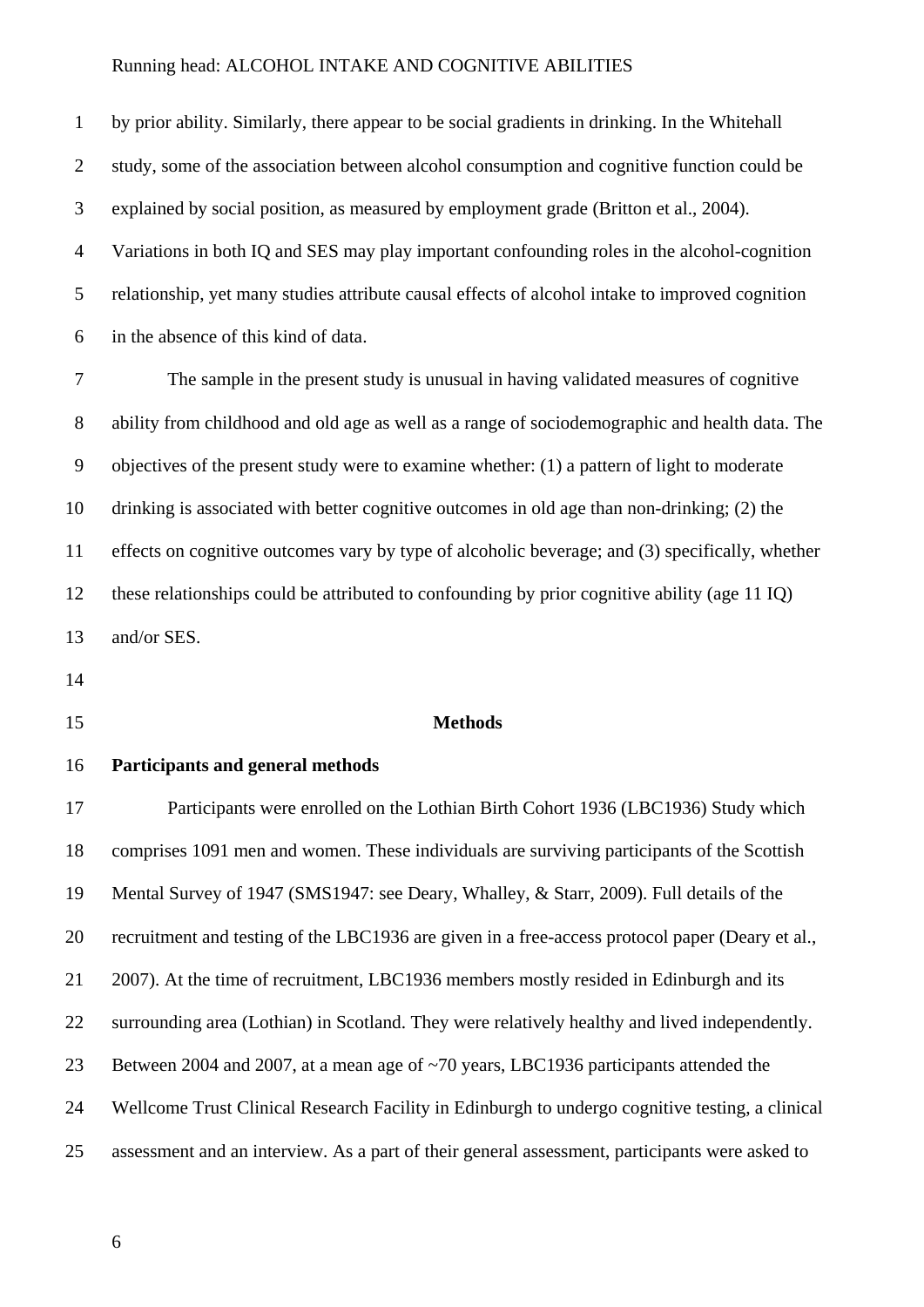complete a Food Frequency Questionnaire. Of the 1091 participants interviewed, 922 (84.5%) provided both alcohol consumption and cognitive data, and formed the present study sample. Ethics permission for the Lothian Birth Cohort 1936 (LBC1936) study protocol was obtained from the Multi-Centre Research Ethics Committee for Scotland (MREC/01/0/56) and from Lothian Research Ethics Committee (LREC/2003/2/29). The research was carried out in compliance with the Helsinki Declaration. All participants gave their written, informed consent.

#### **Procedure**

**Measurement of alcohol intake.** Alcohol intake was assessed using the Scottish

Collaborative Group 165-item Food Frequency Questionnaire (FFQ) version 7.0

[\(http://www.foodfrequency.org\)](http://www.foodfrequency.org/). The FFQ has good repeatability (dietary intake in later life is

reasonably stable in the short term) and good validity for most nutrients in community

dwelling older populations (Jia, Craig, Aucott, Milne, & McNeill, 2008; McNeill, Winter, &

Jia, 2009). It is also a valid assessment tool for measuring alcohol intake; there is good

16 agreement between the FFO and 4-day weighed diet records in men  $(r = 0.83)$  and women  $(r = 1.83)$ 

0.70) (Masson et al., 2003). This self-report questionnaire measures alcohol use over the

previous 2-3 month period from nine alcoholic beverages, namely: 'low-alcohol lager or beer';

'dark beer (export, bitter or stout)'; 'light beer (lager or continental beer)'; 'white wine'; 'red

wine'; 'sherry, port etc'; 'spirits or liqueurs'; 'alcopops (e.g. Bacardi Breezer)' and 'cider'.

Each item on the questionnaire refers to a standard measure, e.g., 1 half-pint (beer/lager/cider),

22 1 pub measure (spirits). Participants mark one of nine responses to indicate frequency of

consumption: rarely or never; 1-3 per month; 1 per week; 2-3 per week; 4-6 per week; 1 per

day; 2-3 per day; 4-6 per day; 7+ per day.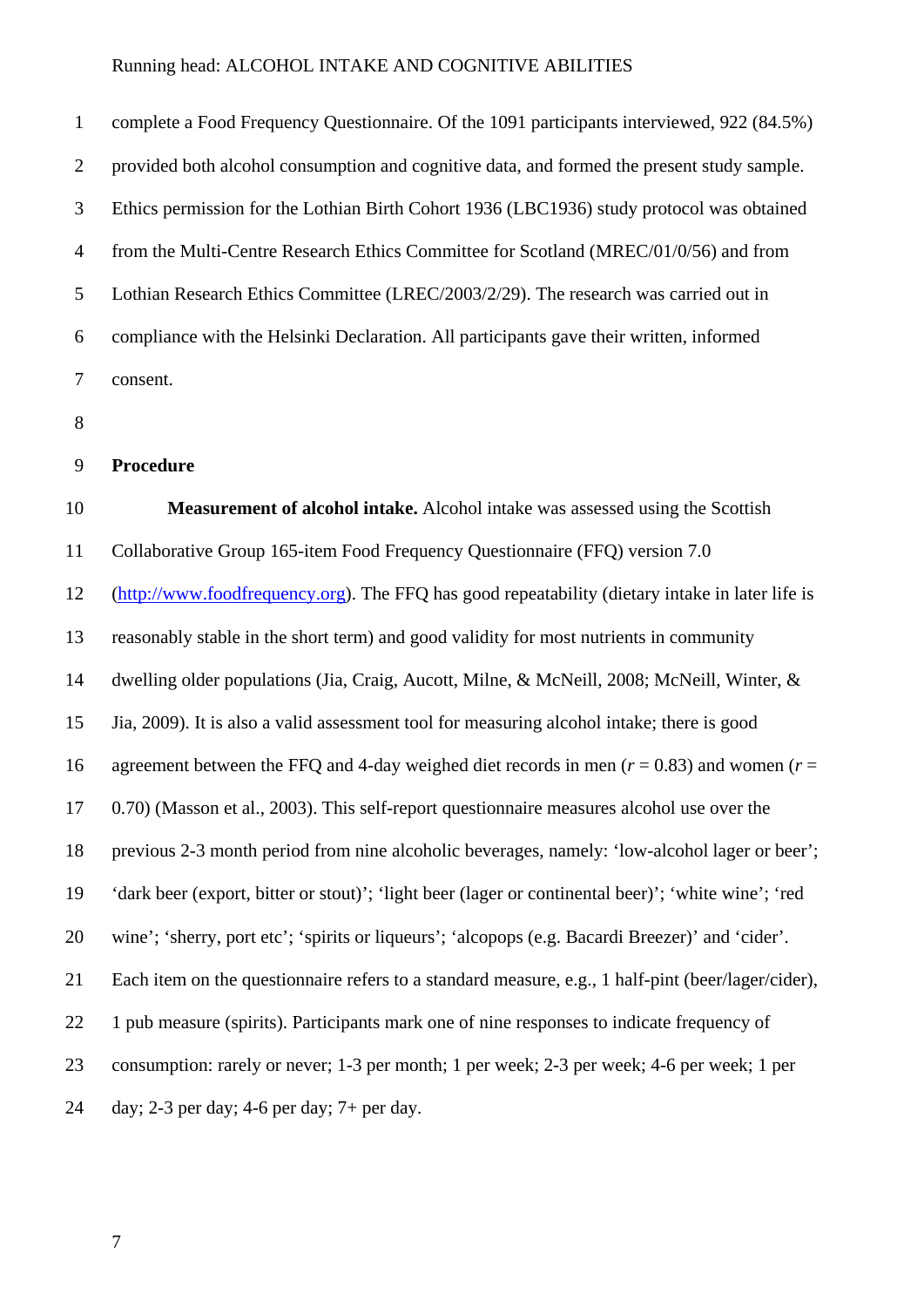In the event of any missing responses, a letter was sent requesting the information. Using standard FFQ protocol, incomplete questionnaires (with 10 or more missing items from a total of 165) were excluded from the analyses. Thirty-nine questionnaires were 'incomplete', 26 were returned blank and 98 were not returned. A total of 928 (85%) completed FFQs were returned. One was later excluded where the amount of alcohol consumed was a clear statistical outlier and information collected at interview revealed a history of problem drinking. Five further individuals were excluded because they were identified as having potential dementia based on a score of < 24 on the Mini-Mental State Examination (Folstein, Folstein, & McHugh, 1975). The final sample for analysis in the present study comprised 922 relatively 10 healthy participants (445 men, 477 women) aged about 70 ( $M = 69.5$ ,  $SD = 0.8$ ) years at time of testing. Five of these participants each had one item of missing alcohol data. Therefore, total alcohol intake could be calculated for 917 participants. We calculated the daily alcohol intake 3 in units derived from each beverage based on UK government guidelines<sup>1</sup> and a combined total daily alcohol measure from all 9 sources.

 **Measurement of cognitive performance at age 70.** Cognitive function was assessed using a battery of neuropsychological tests. See the free-access LBC1936 protocol article for a full description of tests (Deary et al., 2007). In the present study, we used three composite cognitive scores derived from principal components analyses (PCA), to represent three distinct cognitive domains. Regression scores were calculated for the first unrotated principal component of the tests in each domain. In each case the scree slopes and eigenvalues suggested 21 that a single component could be extracted.

*g factor (general cognitive ability)*

Alcohol unit calculations were based on UK Government guidelines

<span id="page-8-0"></span><sup>(</sup>http://www.direct.gov.uk/en/HealthandWellbeing/DG\_10036434) as follows: half pint of lager or beer = 1 unit; half pint of low alcohol lager or beer = 0.5 units; standard glass of wine = 2 units; half pint/1 bottle of cider = 1 unit; standard glass of sherry or port  $= 1$  unit; 1 pub measure of spirits or liqueurs  $= 1$  unit; 1 bottle of alcopops  $=$ 1.5 units.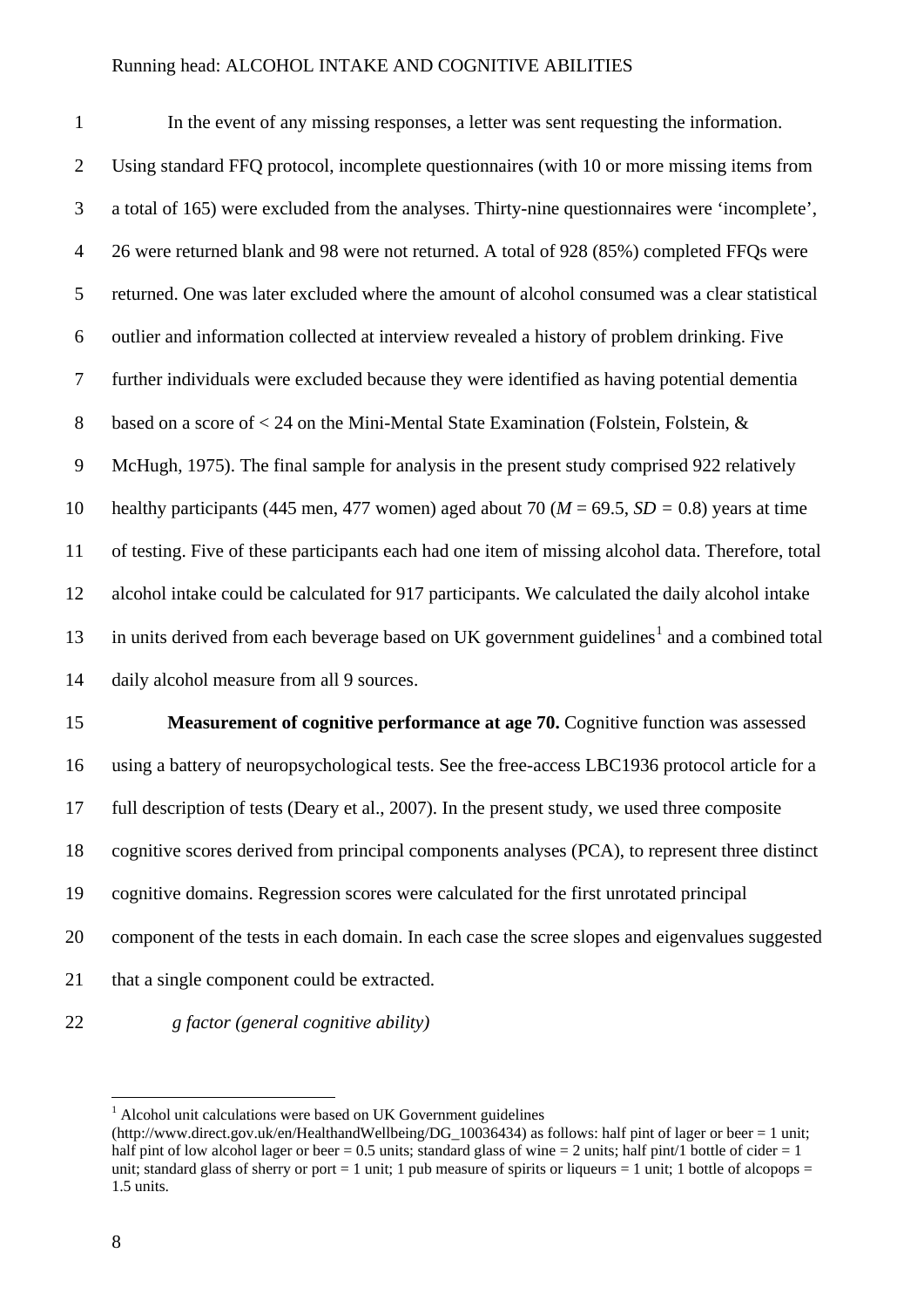1 A *g* factor score, representing general cognitive ability, was derived from a PCA of 2 scores on six Wechsler Adult Intelligence Scale-III<sup>UK</sup> (WAIS-III; Wechsler, 1998a) subtests, namely: *Letter-Number Sequencing* (working memory); *Matrix Reasoning* (non-verbal reasoning); *Block Design* (constructional ability); *Digit Symbol* (speed of information processing); *Digit Span Backwards* (working memory); *Symbol Search* (speed of information processing). The first unrotated principal component explained 53% of the variance and all subtests had high loadings.

*Processing speed factor*

 A processing speed factor was derived from a PCA of scores on a set of speed of processing measures, namely: *Symbol Search* (WAIS-III); *Digit Symbol* (WAIS-III); *Inspection Time* (computer-based task used to assess speed of elementary visual processing with no requirement for speeded reactions; Deary et al., 2004a); *Simple (SRT) and Choice Reaction Time (CRT)* (speed and variability of simple information processing; Cox, Huppert & Whichelow, 1993; Deary, Der, & Ford, 2001). The reaction time tasks were administered using a purpose built portable machine with five response keys (1, 2, 0, 3, 4). In *SRT*, the participant pressed the 0 key as quickly as possible after each 0 was shown on the LED screen (20 trials). In *CRT (four-choice)*, the participant pressed the appropriate key (1, 2, 3, or 4) according to the number which appeared on the LED screen, as quickly as possible (40 trials). Mean SRT and CRT response time and standard deviation were calculated. The first unrotated principal component for the speed factor explained 51% of the variance and all tests had high loadings. *Memory factor* A memory factor was derived from a PCA of scores on a set of memory measures from 23 Wechsler Memory Scale-III<sup>UK</sup> (WMS-III; Wechsler, 1998b), namely: *Logical Memory I* 

*Immediate and II Delayed Recall* (verbal declarative memory); *Spatial Span Forwards* and

*Spatial Span Backwards* (non-verbal spatial learning and memory); *Verbal Paired Associates I*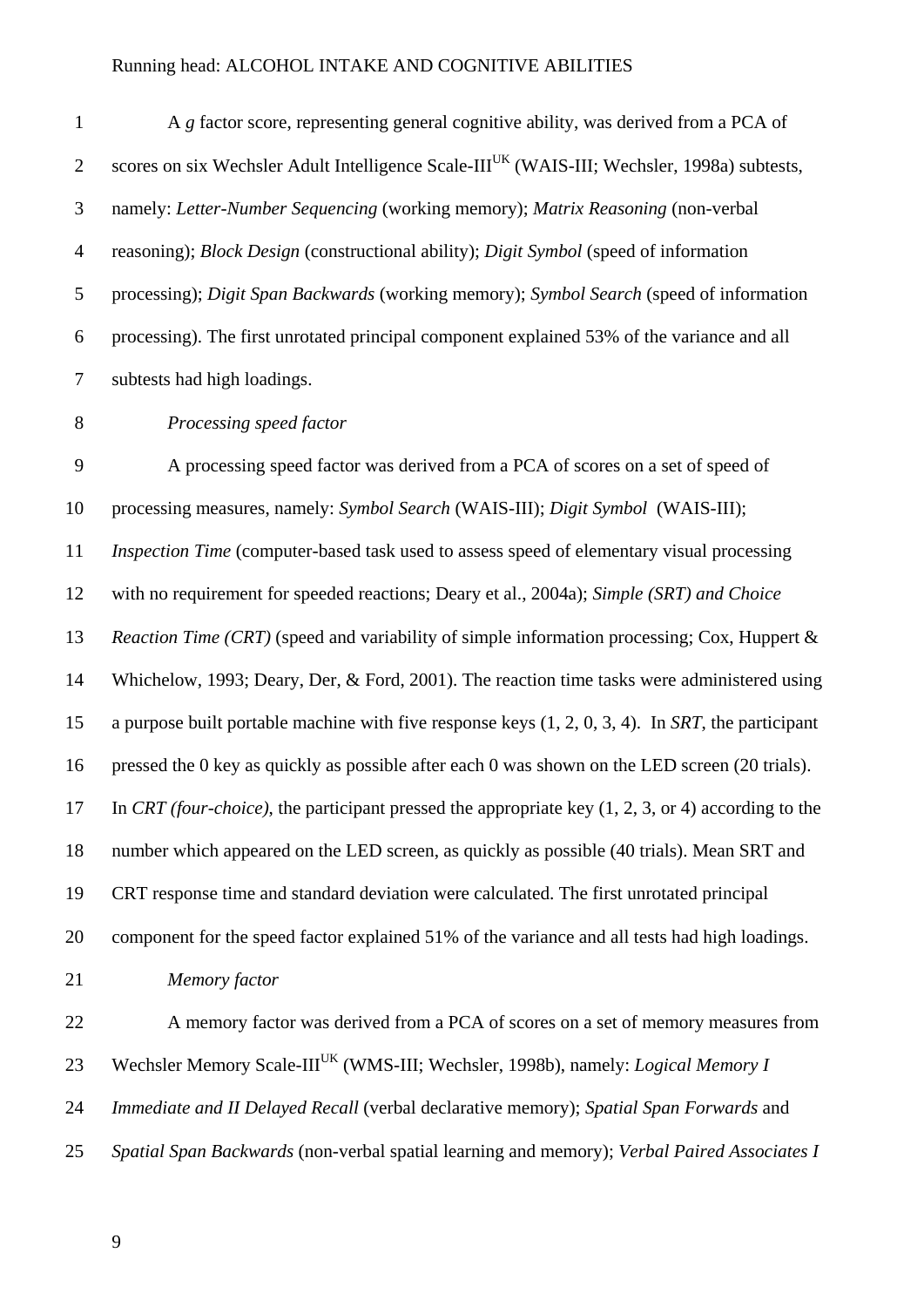*Immediate Recall and II Delayed Recall* (verbal learning and memory; immediate and delayed recall). The first unrotated principal component explained 43% of the variance and all tests had high loadings.

*Verbal ability*

 Verbal ability was assessed using the *National Adult Reading Test* (NART: Nelson & Willison, 1991) and the *Wechsler Test of Adult Reading* (WTAR: Holdnack, 2001). These tests are widely used to estimate prior cognitive ability and each requires the pronunciation of a list of 50 irregular words.

*Mini-Mental State Examination (MMSE)*

 The *MMSE* is a standardised brief screening measure for cognitive pathology (Folstein et al., 1975). Scores range from 0-30, with a score of less than 24 often used to indicate possible dementia.

*The Moray House Test (MHT)*

 Participants had previously taken part in the nationwide Scottish Mental Survey of 1947 (SMS1947) at age 11. All school children born in 1936 and attending Scottish schools on the 4th of June 1947, took a version of the *Moray House Test (MHT)* No.12 (Scottish Council for Research in Education; SCRE, 1933; 1949), a group administered mental test comprising 71 items and with a time limit of 45 minutes. Often referred to as a 'verbal reasoning' test, it contains items, including: word classification; arithmetic; spatial items; cypher decoding; same-opposites; reasoning; proverbs; practical items; analogies; and following directions. The *MHT* was concurrently validated against the Terman-Merrill Revision of the Binet Scales (Terman & Merrill, 1937) following the SMS1947. The correlation for both boys and girls was .81 (SCRE, 1949). The test conducted at age 11 reflects cognitive functioning towards the end of primary school education and is a valid measure of early-life ability. LBC1936 participants repeated the same test about 60 years later, at ~age 70, as part of the cognitive assessment.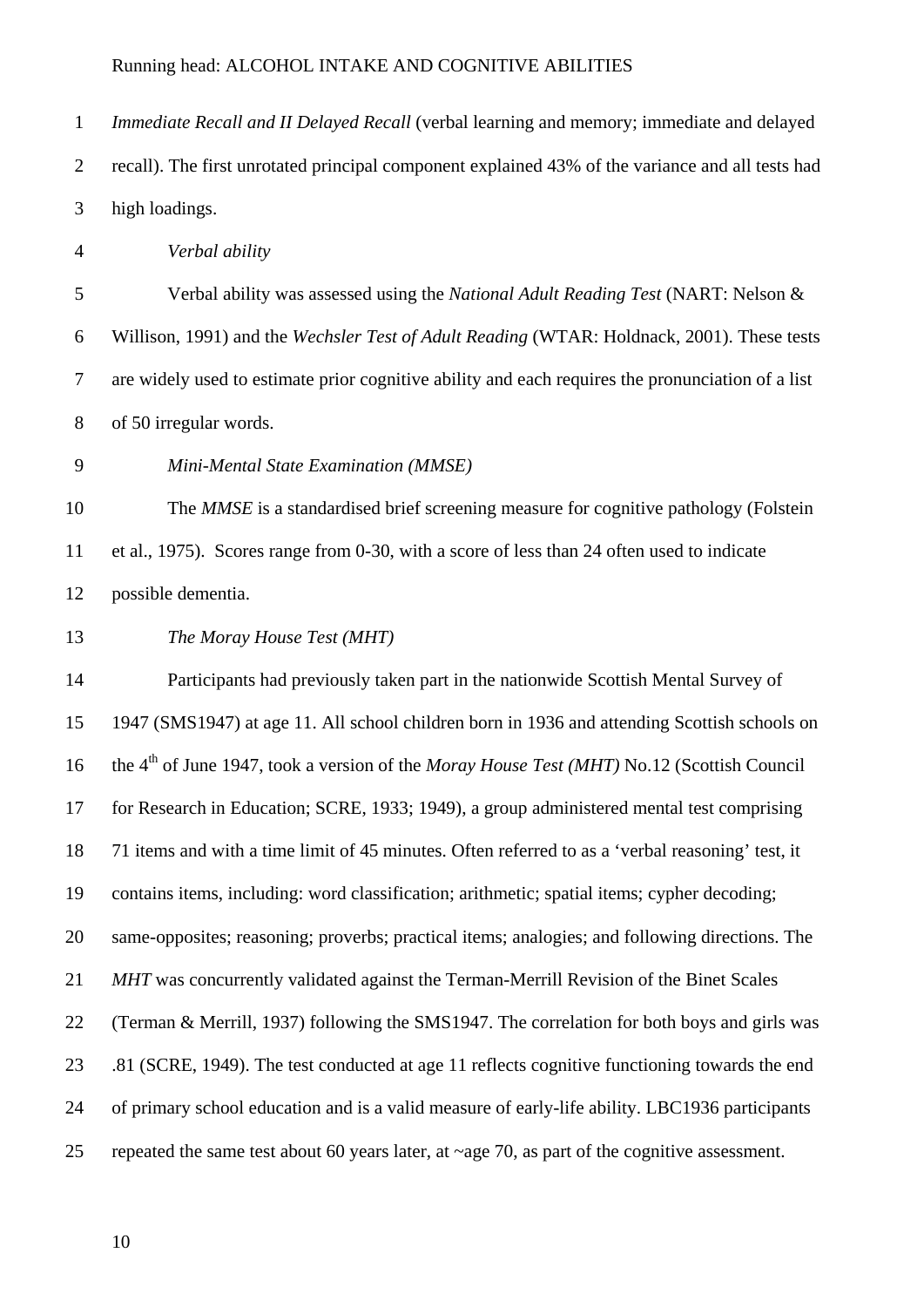*MHT* scores at age 11 and 70 were corrected for age in days at time of testing and converted to 2 an IQ scale where  $M = 100$  and  $SD = 15$ . In this sample, the correlation between age 11 and age 70 IQ is .67 (*p* <.001).

 **Demographic and control variables.** Marital status, education (years of full time education) and smoking status (current, ex or never smoker) were ascertained during interview. A medical history was taken (including diagnoses of diabetes, high blood pressure, high cholesterol, cardiovascular disease and stroke). Body mass index (BMI) was calculated from height and weight measurements taken during the physical examination. A physical activity measure (number of days per month of exercise) was obtained from a self-report questionnaire booklet comprising various social and lifestyle questions. Adult social class was derived from participants' highest reported occupation and consisted of 6 categories ranging from I (professional occupations) to V (unskilled occupations), with III (skilled occupations) divided into IIIN (non-manual) and IIIM (manual) (Office for Population Censuses and Surveys, 1980). Women were assigned a social class based on the highest occupation of the household. Due to the small number of participants in class V, classes IV and V were combined. **Statistical analyses**

 Analyses were performed using SPSS v.14.0. Participants were categorised as non-19 drinkers, low-level drinkers ( $\leq$  2 units per day) or moderate-substantial drinkers ( $>$  2 units per day). This classification was used to illustrate any demographic and health differences between alcohol intake groups, using analysis of variance and Chi-Square tests, as appropriate. The main analyses examined the associations between alcohol intake (units/day) as a continuous variable and cognitive outcome scores (separately for men and women) using general linear models. Cognitive outcomes were: age 70 IQ; *g* factor; processing speed factor; memory factor; NART and WTAR. Four models were fitted to the data, each including adjustment for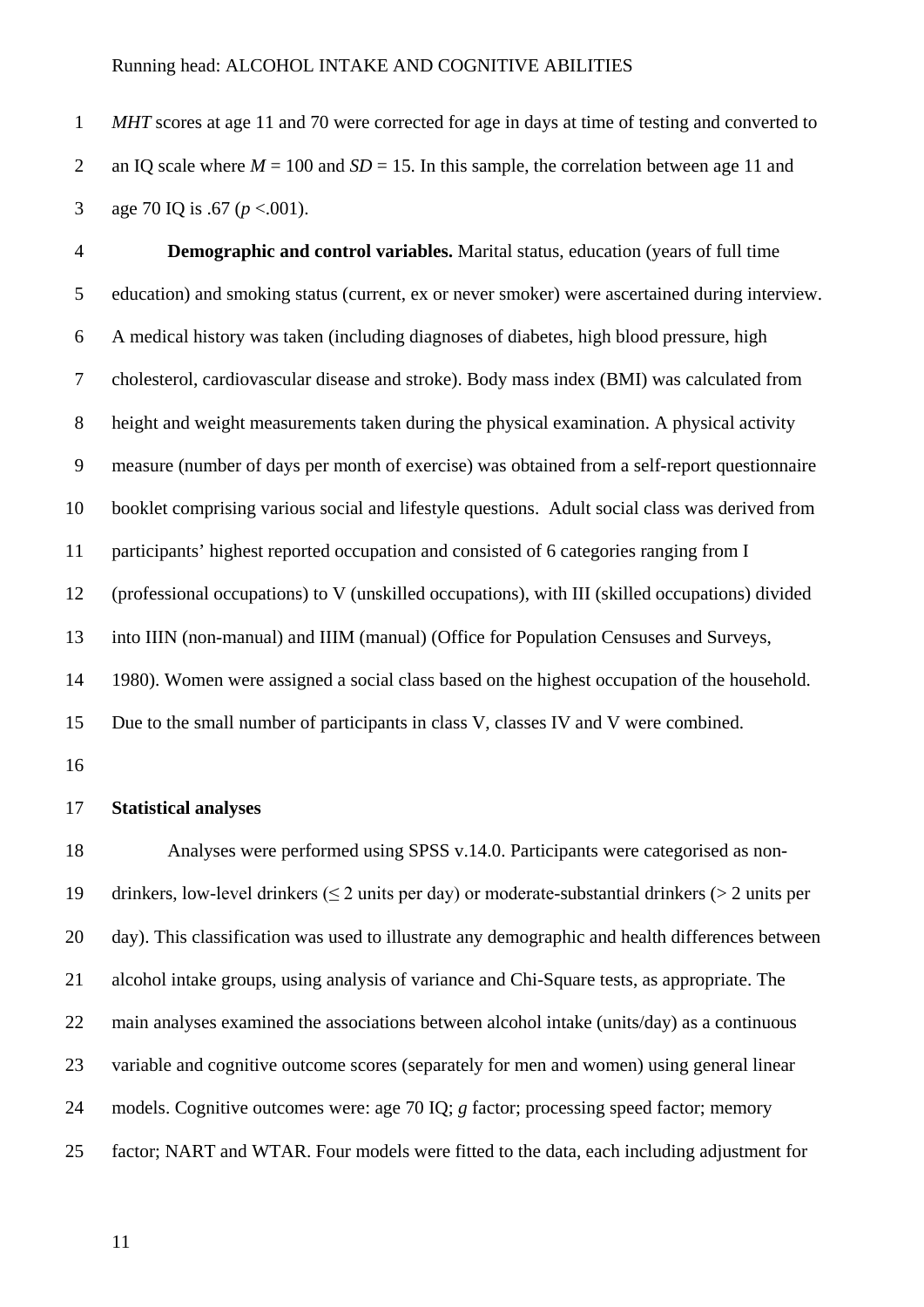| $\mathbf{1}$   | potential confounding factors. Model 1 tested the unadjusted effects of alcohol on each                 |
|----------------|---------------------------------------------------------------------------------------------------------|
| $\overline{2}$ | outcome measure. Model 2 included age 11 IQ to control for early life ability. Model 3                  |
| 3              | included occupational social class. The final model adjusted for age 11 IQ and occupational             |
| $\overline{4}$ | social class in combination. We present relevant estimates of effect size, reported here as             |
| 5              | partial eta-squared $(\eta_p^2)$ , as well as p-values. Post-hoc, the Sobel Test (Sobel, 1982) was used |
| 6              | to test for mediating effects of occupational social class on the associations between childhood        |
| 7              | IQ and alcohol consumption. An online resource was used                                                 |
| 8              | (http://www.danielsoper.com/statcalc/calc31.aspx) to calculate the Sobel Test Statistic and we          |
| 9              | report regression coefficients, standard errors, Sobel statistic $(z)$ and p-values.                    |
| 10             |                                                                                                         |
| 11             | <b>Results</b>                                                                                          |
| 12             | <b>Descriptive</b>                                                                                      |
| 13             | <b>Characteristics of non-responders.</b> Compared to those who completed the FFQ, non-                 |
| 14             | responders (n = 163) were significantly more likely to: be older ( $p = .002$ ), male ( $p = .006$ ),   |
| 15             | belong to a less professional occupational social class, have fewer years of education, have a          |
| 16             | lower MMSE, have lower age 11 and age 70 IQ (all $p < .001$ ), and a higher BMI ( $p = .002$ ); and     |
| 17             | were more likely to have had a diagnosis of diabetes ( $p = .049$ ) or stroke ( $p = .020$ ).           |
| 18             | [INSERT TABLE 1 APPROX. HERE]                                                                           |
| 19             | Characteristics of alcohol intake categories. The characteristics of alcohol intake                     |
| 20             | categories are shown in table 1.15% (134) reported no current alcohol intake (non-drinkers),            |
| 21             | 54% (497) drank 2 units or less per day (low-level drinkers; $M = 0.8$ , $SD = 0.6$ ), and 31% (286)    |
| 22             | reported a daily intake of greater than 2 units a day (moderate-substantial drinkers; range 2.02 -      |
| 23             | 20.88, $M = 4.6$ , $SD = 2.7$ ). There were significant gender differences between intake groups.       |
| 24             | More women than men were non- and low-level drinkers, and more men than women were in                   |
| 25             | the moderate-substantial drinking category. Nearly half the men consumed more than 2 units              |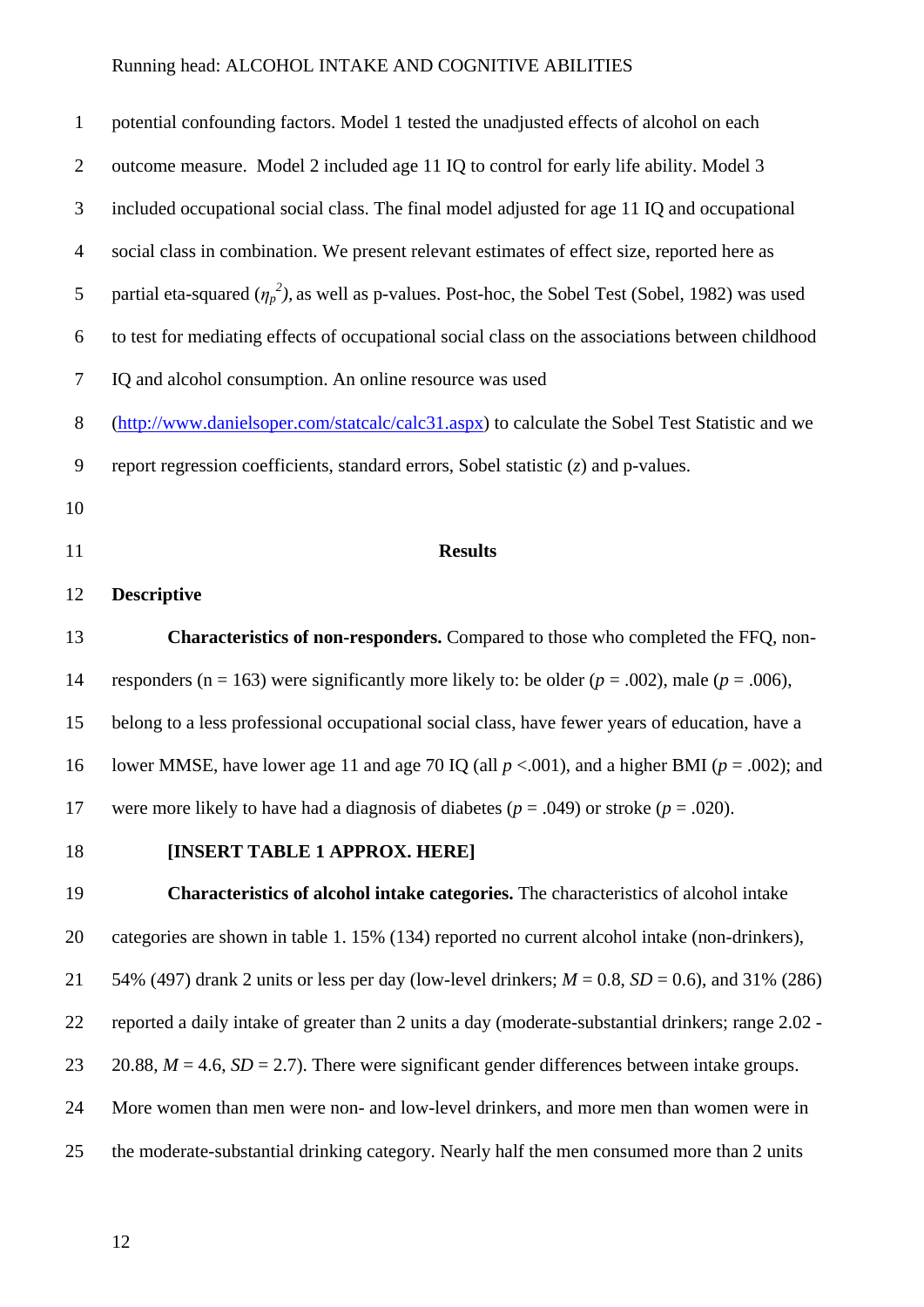(equivalent to one pint of beer or one glass of wine) per day compared to one in six women. Apart from being male, those reporting a higher alcohol intake were significantly more likely to belong to a professional occupational social class (67% of moderate-substantial drinkers belonged to social class groups I and II, compared to 48% of the non-drinkers), have more years of education, and were less likely to be smokers. Those with a higher alcohol intake were 6 significantly more likely to have a higher childhood IQ and a higher age 70 IQ (both  $p < .001$ ). Moderate-substantial drinkers had, on average, a 6.8 point higher age 11 IQ than non-drinkers, and a 6.1 point higher age 70 IQ than non-drinkers. Non-drinkers were significantly more likely to have had a diagnosis of cardiovascular disease than low or moderate-substantial drinkers. Alcohol intake was not associated with marital status, MMSE score, BMI, level of physical activity or history of hypertension, stroke, diabetes or high cholesterol.

#### **[INSERT TABLE 2 APPROX. HERE]**

#### **Alcohol intake category and cognitive outcomes at age 11 and age 70**

 Separate analyses of cognition-alcohol intake associations were conducted for men and women (see table 2). Mean cognitive scores differed significantly between alcohol intake categories for all cognitive outcome variables in men; and in women, with the exception of age 70 IQ scores (although the trend was in the same direction). The best cognitive scores for men and women were among those drinking > 2 units per day; these moderate-substantial drinkers did better on tests at age 11 and age 70 than both low-level and non-drinkers. The lowest cognitive scores were associated, almost entirely, with the non-drinkers. In an additional analysis, we re-classified drinkers into those drinking within current UK guidelines: 21 units 22 per week for men  $(n = 270)$ ; 14 units per week for women  $(n = 303)$  and those exceeding this 23 weekly upper limit (men  $n = 132$ , women  $n = 78$ ). This did not appreciably change any of the associations seen in table 2; the best cognitive scores were still found among those in the highest consumption category. These results are available from the authors on request.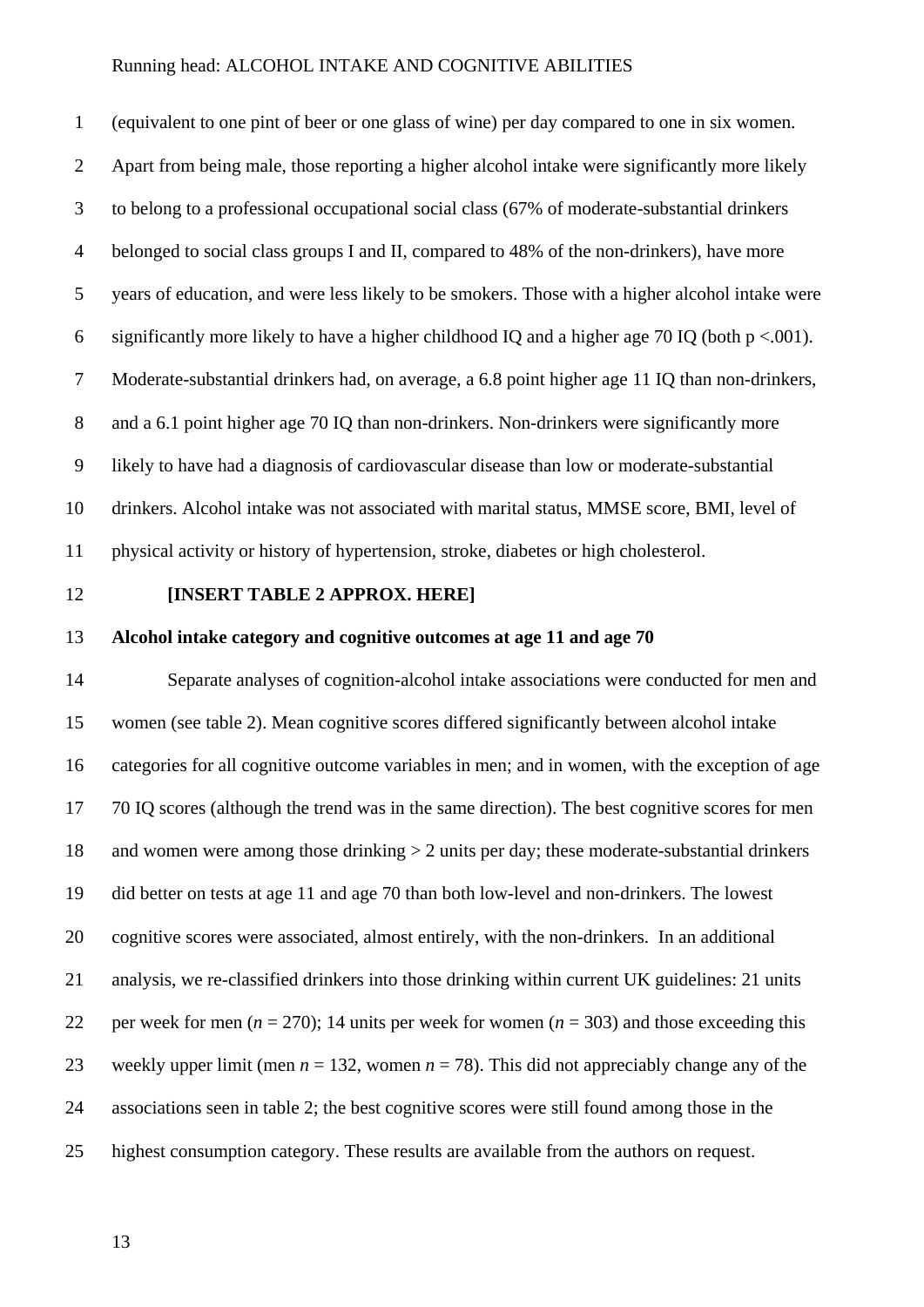#### **[INSERT TABLE 3 APPROX. HERE]**

#### **Type of alcohol, and associations with childhood IQ and social class**

 Table 3 presents mean intake of each type of alcohol for men and women. The women in our sample were found to derive most of their alcohol units (80%) from wine, whereas men consumed alcohol from a larger range of sources. The mean daily alcohol intake of men (2.63 6 units) was more than double that of women  $(1.14 \text{ units}; p \lt 0.001)$ . Compared to women, men consumed significantly more wine, spirits and beer. Consumption of low-alcohol beer, alcopops and cider were very low in this older cohort; therefore, no further analyses are presented using these alcohol types. We examined the relationship between alcohol intake, age 11 IQ and social class. Intake of red wine, white wine, sherry/port and total alcohol intake were 11 associated with a higher childhood IQ and more professional social class  $(p < .001)$ .

#### **[INSERT TABLE 4 APPROX. HERE]**

#### **General linear models**

 Four stages of general linear model (GLM) were fitted to the data to examine the contribution of alcohol (total and by type) and potentially confounding variables to age 70 cognitive function. Table 4 presents the main GLM results, by gender. For women, we present the effects of total alcohol intake only, as associations were found to reflect the predominant influence of wine intake on cognitive function (full results can be seen in supplementary table 1). Model 1 (unadjusted) showed a positive association between total alcohol (wine) intake and performance across all cognitive domains; the largest effect sizes were seen for verbal ability 21 (NART,  $\eta_p^2 = .050$ ; WTAR,  $\eta_p^2 = .042$ ). When age 11 IQ and social class were added (independently) to the models, the associations with age 70 IQ, *g* factor and processing speed became non-significant. The positive associations with memory and NART (but not WTAR) scores remain significant, even after controlling for age 11 IQ and social class in combination.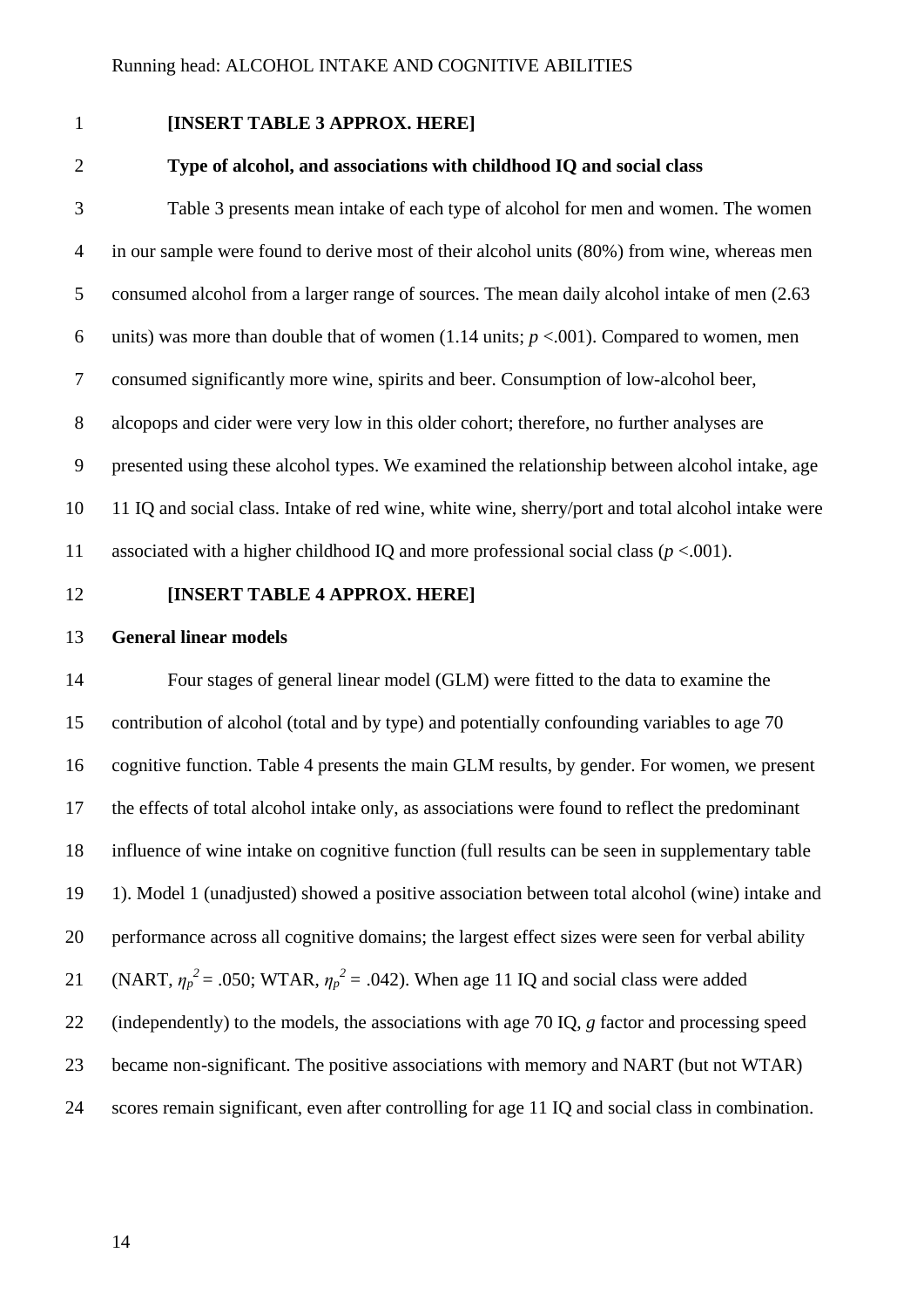However, effect sizes were markedly reduced. Overall, the attenuating effects of childhood IQ and social class on these positive associations are very substantial.

 In men, nearly half (48%) their total alcohol intake comes from wine, and the remainder, from mainly beer and spirits. Table 4 presents the results for total alcohol intake and wine intake (full results can be seen in supplementary table 2). In the initial unadjusted model, total alcohol intake was associated with significantly better test performance in all cognitive domains. The largest effect sizes were for memory ( $\eta_p^2 = .035$ ) and age 70 IQ ( $\eta_p^2 =$  .032). After full adjustment, the only remaining statistical effect of overall alcohol intake on cognitive outcomes in men was a positive association with memory scores, which was also found in women. Contrary to the results found for overall alcohol intake, wine consumption in men was associated with significantly better performance on both verbal ability tests (NART, *p* 12 = .004,  $\eta_p^2$  = .020; WTAR,  $p = .031 \eta_p^2 = .011$ ) and statistical significance held throughout the models. Again, substantial attenuation from age 11 IQ and social class was observed. The type of alcohol consumed by men was an important factor in relation to cognitive performance (see supplementary table 2). Notably, wine and sherry/port consumption was associated with better cognitive performance, especially on both verbal ability tests, even after full adjustment. The converse was true of beer consumption which was associated with poorer NART performance 18 after adjustments ( $p = .041$ ,  $\eta_p^2 = .010$ ). However, spirits intake was associated with a better 19 memory performance ( $p = .004$ ,  $\eta_p^2 = .021$ ).

 Interaction terms were added in separate models (not presented in Tables) to examine whether there were any interaction effects between childhood IQ and alcohol intake, or social class 22 and alcohol intake, on later cognitive outcomes in either sex. In women, we found no evidence of any interaction effects of childhood IQ and alcohol. However, there was a social class-alcohol 24 interaction on age 70 IQ ( $p < .001$ ,  $\eta_p^2 = .050$ ) and processing speed ( $p = .026$ ,  $\eta_p^2 = .025$ ). Data plots suggested that the only deleterious effects of alcohol consumption on age 70 IQ and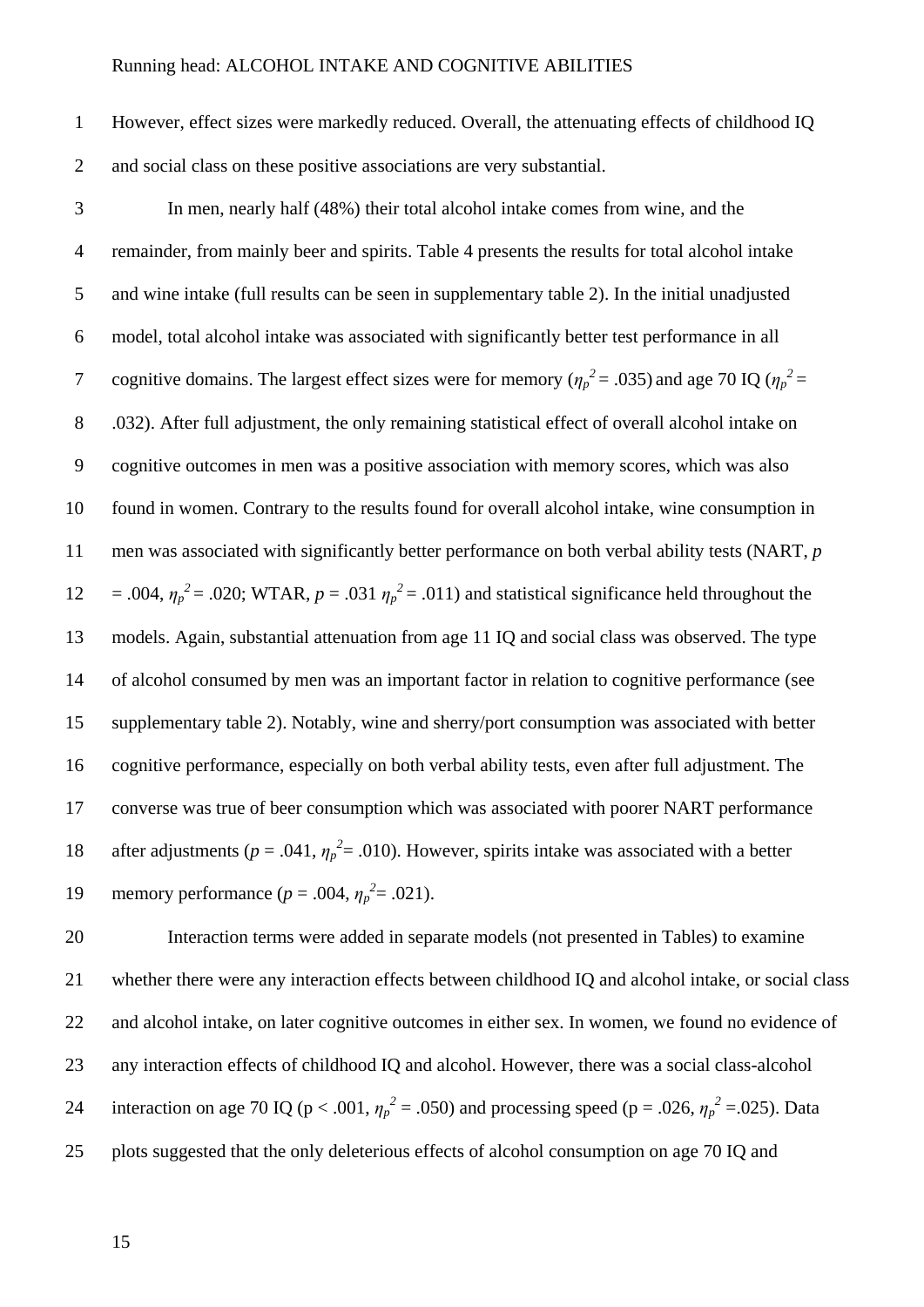processing speed were found in the manual social classes (IIIM, IV, and V). In men, we found no evidence of any interaction effects of social class on any of the cognitive outcomes. However, there was a significant childhood IQ-alcohol interaction on age 70 IQ ( $p < .001$ ,  $\eta_p^2 = .044$ ); and 4 significant childhood IQ-wine interactions on age 70 IQ ( $p < .001$ ;  $\eta_p^2 = .043$ ), NART ( $p < .002$ ; *n*<sub>*p*</sub><sup>2</sup> = .023) and WTAR ( $p < .037$ ;  $\eta_p^2$  = .010). Data plots suggested that, in those drinking less alcohol, there were stronger correlations between age 11 and age 70 IQ. That is, in those participants drinking little or no alcohol, more of the variance in their age 70 IQ scores could be accounted for by childhood ability when compared with those drinking more alcohol, among whom causes other than childhood IQ contributed more to cognitive variation in old age. We also examined the potentially mediating effects of social class on the link between prior cognitive ability and alcohol consumption. Using the Sobel test, we identified a mediating effect of social class, on both the association between childhood IQ and total alcohol 13 consumption  $(A = -0.024, SE<sub>A</sub> = 0.002; z = 2.99, p < 0.001)$ , and between childhood IQ and wine 14 consumption (B = -.303,  $SE_B = .098$ ;  $z = 5.59$ ,  $p < .001$ )<sup>[2](#page-8-0)</sup>. The standardised beta of the direct path (age 11 IQ-total alcohol) was .020, and .012 after social class was introduced as a mediator. The amount of the relationship accounted for by social class was .008, representing 40% of the direct effect. For wine intake, the standardised beta of the direct path (age 11 IQ- wine drinking) was .019, and .008 after social class was introduced as a mediator. Therefore, the amount of the relationship between age 11 IQ and wine drinking accounted for by social class was .011, representing 58% of the direct effect.

- 
- 

#### **Discussion**

<sup>&</sup>lt;sup>2</sup> A = the unstandardized regression coefficient for the relationship between the IV and mediator;  $SE_0$  = standard error of the relationship between the IV and mediator;  $B =$  the regression coefficient for the relationship between the mediator and the DV;  $SE_B$  = the standard error of the relationship between the mediator and the DV;  $z = Sobel$ Test Statistic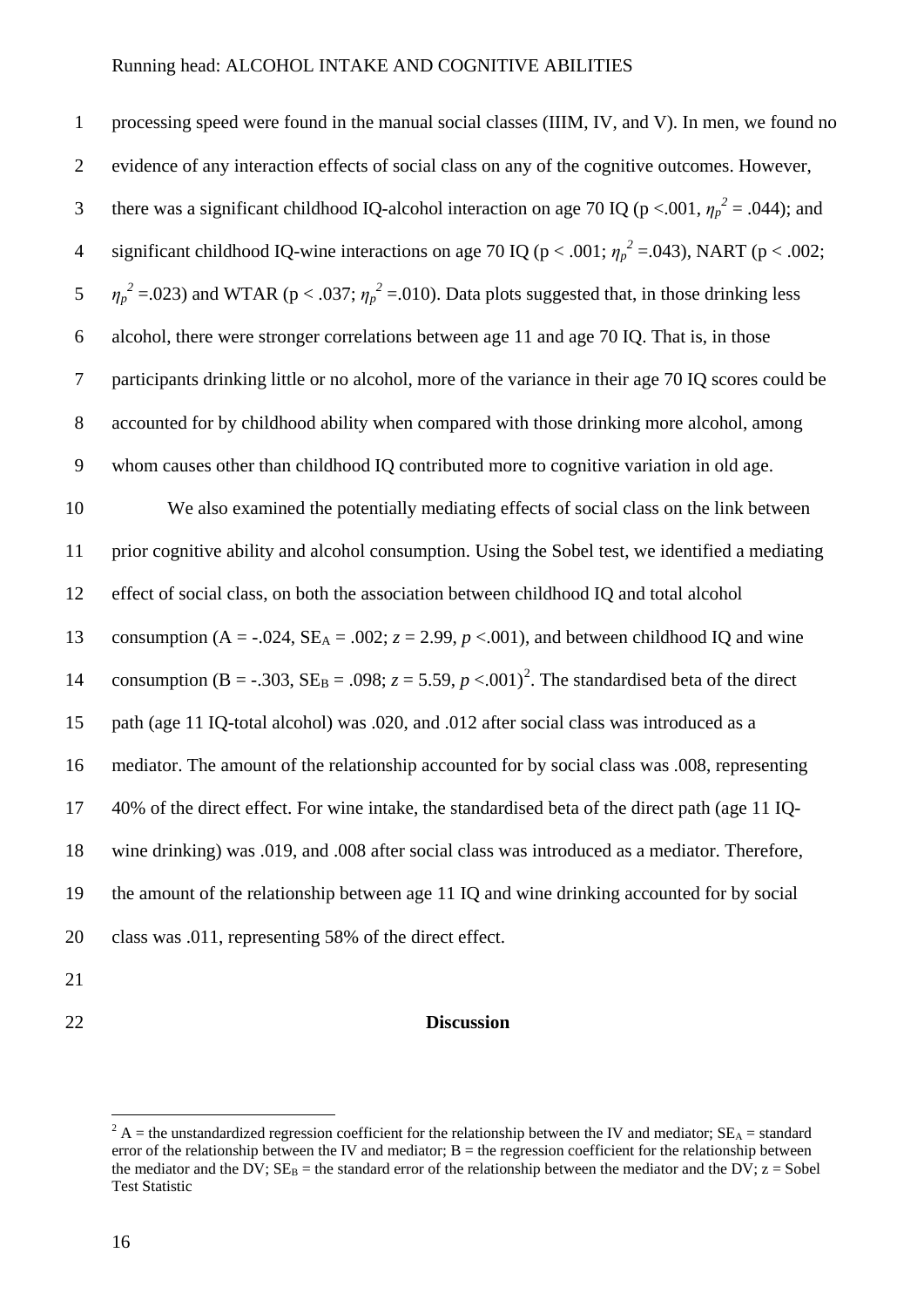In the present study, drinking more alcohol was associated with better cognitive performance at age 70, by comparison with low-level drinking and no drinking. Moderate- substantial drinkers had better cognitive scores across all cognitive domains tested, with the exception of age 70 IQ scores in women (although this association did not reach significance level, it followed the same positive trend). In line with previous research, abstainers performed more poorly than light and moderate drinkers. However, after controlling for childhood IQ and SES, there remained little evidence of a relationship between alcohol intake and current cognitive function. Where significant effects remained, the reductions in effect sizes were striking. The apparent 'benefits' (after controlling for IQ and SES) of a higher overall alcohol intake were confined to memory performance in both men and women. Male drinkers of wine and sherry/port also appeared to have a better verbal ability (crystallized intelligence). However, these effect sizes were modest. It is plausible that the positive alcohol-crystallized IQ associations were still significant after controlling for age 11 IQ because crystallized IQ tests measure 'peak' ability and capture variance related to the accumulated intellectual development, and the associated lifestyle and education choices, that take place between childhood and adulthood. However, these 'positive' effects did not extend to drinking beer. Beer intake was associated with a poorer crystallized IQ (based on the NART score). Women with a higher wine intake performed better on tests of crystallized IQ and memory, and those consuming spirits performed better on one of the tests of crystallized IQ (NART). Many previous studies have concluded that alcohol consumption has a direct protective

 effect on cognition, via vascular mechanisms or otherwise. The current study indicates that this premature conclusion may be erroneous. Prior ability and SES were found to significantly confound the relationship between alcohol intake and cognitive abilities in old age. These findings are in keeping with the previous literature where higher intelligence, measured as early as childhood, was related to a higher alcohol intake in adult life (Batty et al., 2008) but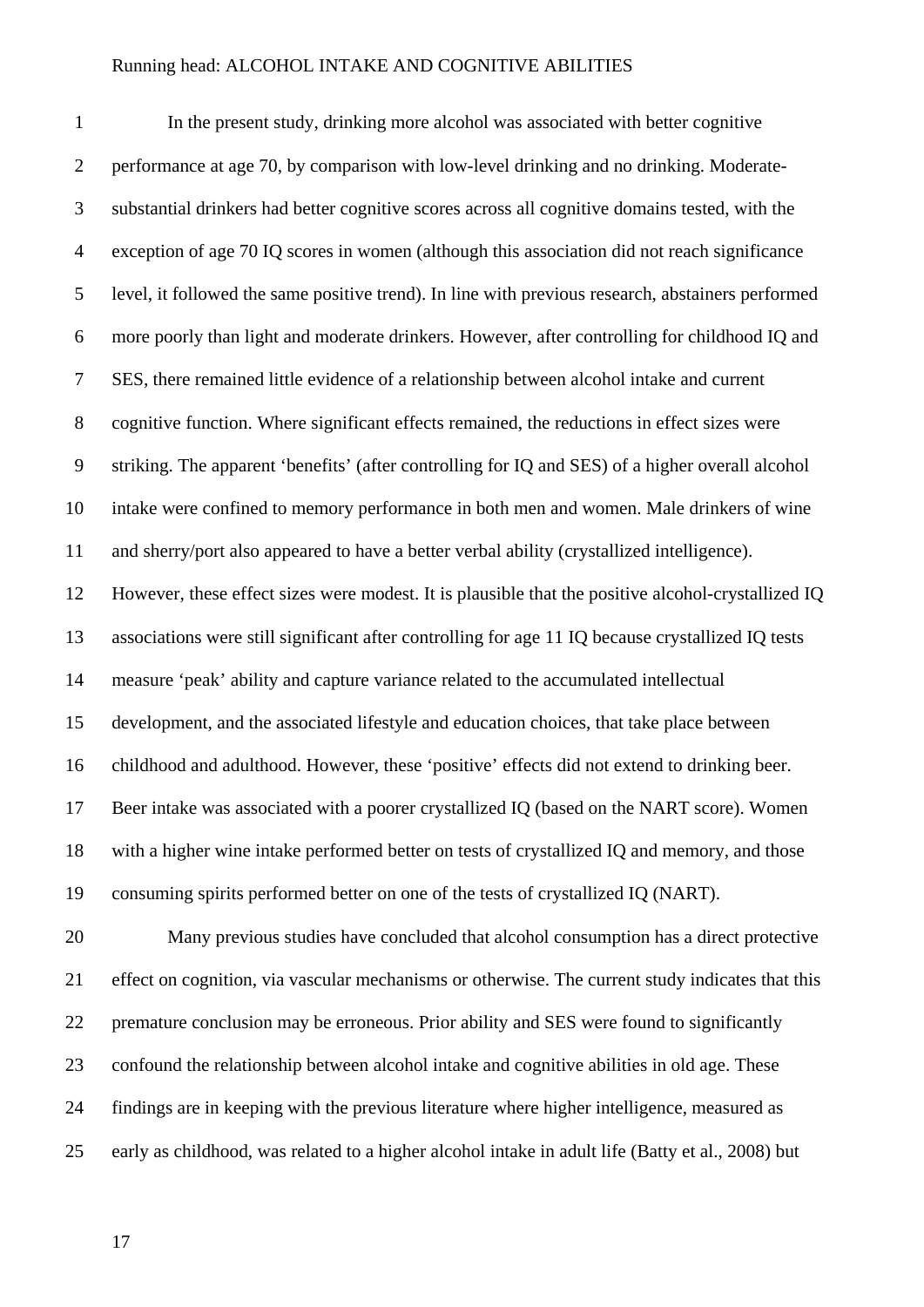less alcohol induced hangovers (Batty, Deary, & Macintyre, 2006) suggestive of moderate consumption. One other study has attempted to examine the effects of prior ability on the cognitive effects of alcohol use in old age (Cooper et al., 2009). However, it used only an estimate, rather than an actual measure of prior ability. The authors concluded that cognitive ability was no longer associated with overall alcohol use once estimated 'premorbid IQ' (NART) was controlled for. In the present study it was clear that in addition to having NART scores, it was important to have a measure of early life intelligence, and also to analyse the data according to type of alcohol-based drink.

 Moderate drinking has previously been reported to be more prevalent in educated, affluent classes and non-drinking more concentrated in the least educated, deprived groups (Jefferis, Manor, & Power, 2007). Our findings support those of a prior study linking alcohol intake, SES and cognitive function, whereby a pattern of higher SES and cognitive scores was found in men consuming light-moderate levels of alcohol than in abstainers or heavy drinkers, and in women drinkers, irrespective of level consumed (Richards, Hardy & Wadsworth, 2005). Those with a higher IQ (even when measured in childhood) and more advantaged adult SES are more likely to develop a preference for wine and sherry/port drinking. This is consistent with findings from other studies, suggesting that these effects are not particular to this cohort, or to Scottish culture. For example, in studies using large Danish samples, preference for wine over beer and other alcoholic beverages was linked to a higher IQ (Mortensen, Sørensen, & Grønbæk, 2005) and a higher social class (Nielsen, Schnor, Jensen & Grønbæk, 2004; Osler, Godtfredsen & Prescott, 2008). In France, social and environment factors have been linked to alcohol preference; wine drinking was associated with a more favourable social environment whereas the converse was true for beer drinking (Ruidavets et al., 2004). In the USA, wine preference was associated with significantly higher level of education (Paschall & Lipton, 2005). We also found in women that the association between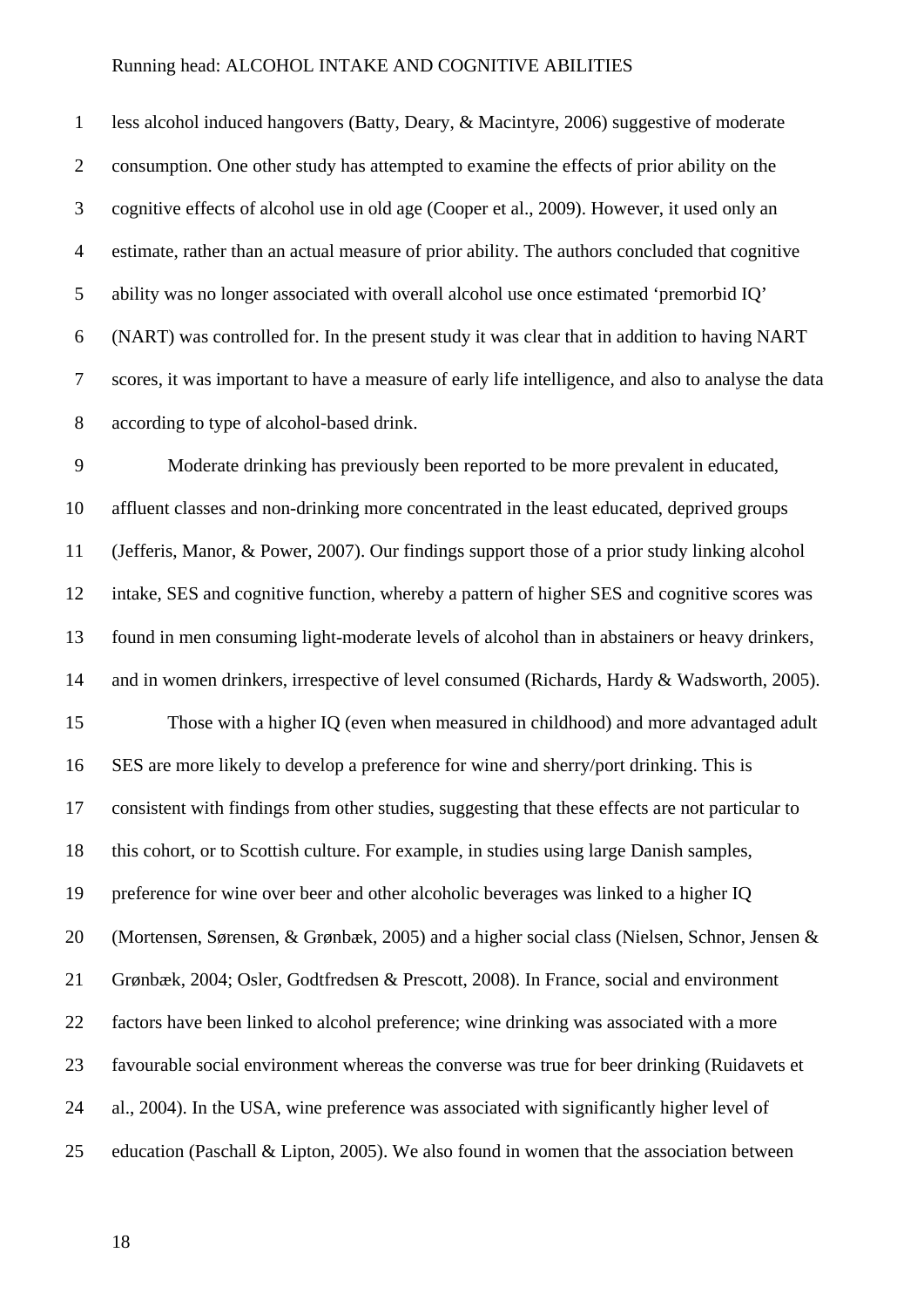overall alcohol intake and cognitive function was not the same for all social classes; there was some evidence of relative cognitive disadvantage (in age 70 IQ and processing speed) with alcohol, but only in those women drinking greater amounts and who belonged to the manual occupational social class groups. In men, the effects of alcohol were less likely to be moderated by social class but were, to some extent, by prior ability. There was a particularly 'beneficial' (modifying) effect of wine consumption on cognitive performance (age 70 IQ and verbal ability) in those with a higher childhood IQ. Correspondingly, the association between childhood IQ and cognitive ability in later life was significantly lower among people who drank alcohol when compared with those who drank little or none. Moderate alcohol consumption and a preference for wine, in those who are more cognitively able in later life, may be due to the influence of prior ability and social circumstances, on lifestyle factors. Wine drinkers tend to have more favourable health and lifestyle characteristics (e.g. a healthier diet) than that of predominantly beer and spirits drinkers (Paschall & Lipton, 2005). Given the literature documenting the association between a higher IQ and a healthier lifestyle in large, population-representative samples (Batty, Deary, Schoon, & Gale, 2007), it may be that people with higher cognitive ability engage in a lifestyle that protects against cognitive decline. Here, we found no differences between alcohol consumption groups in the markers of lifestyle that were measured, i.e. physical activity and BMI. Further research, perhaps incorporating dietary measures, could evaluate this further. **Study limitations** Information regarding longer-term history of drinking was not available for this dataset. This allowed for previous drinking in the non-drinking group. Ex-drinkers may have very different characteristics from 'never drinkers' (Wannamethee & Shaper, 2002). Compared to lifelong teetotallers, ex-drinkers show higher mortality rates (De Dabry et al., 1992, Shaper &

Wannamethee, 2000) and cardiovascular risk factors (Shaper & Wannamethee, 2000). In the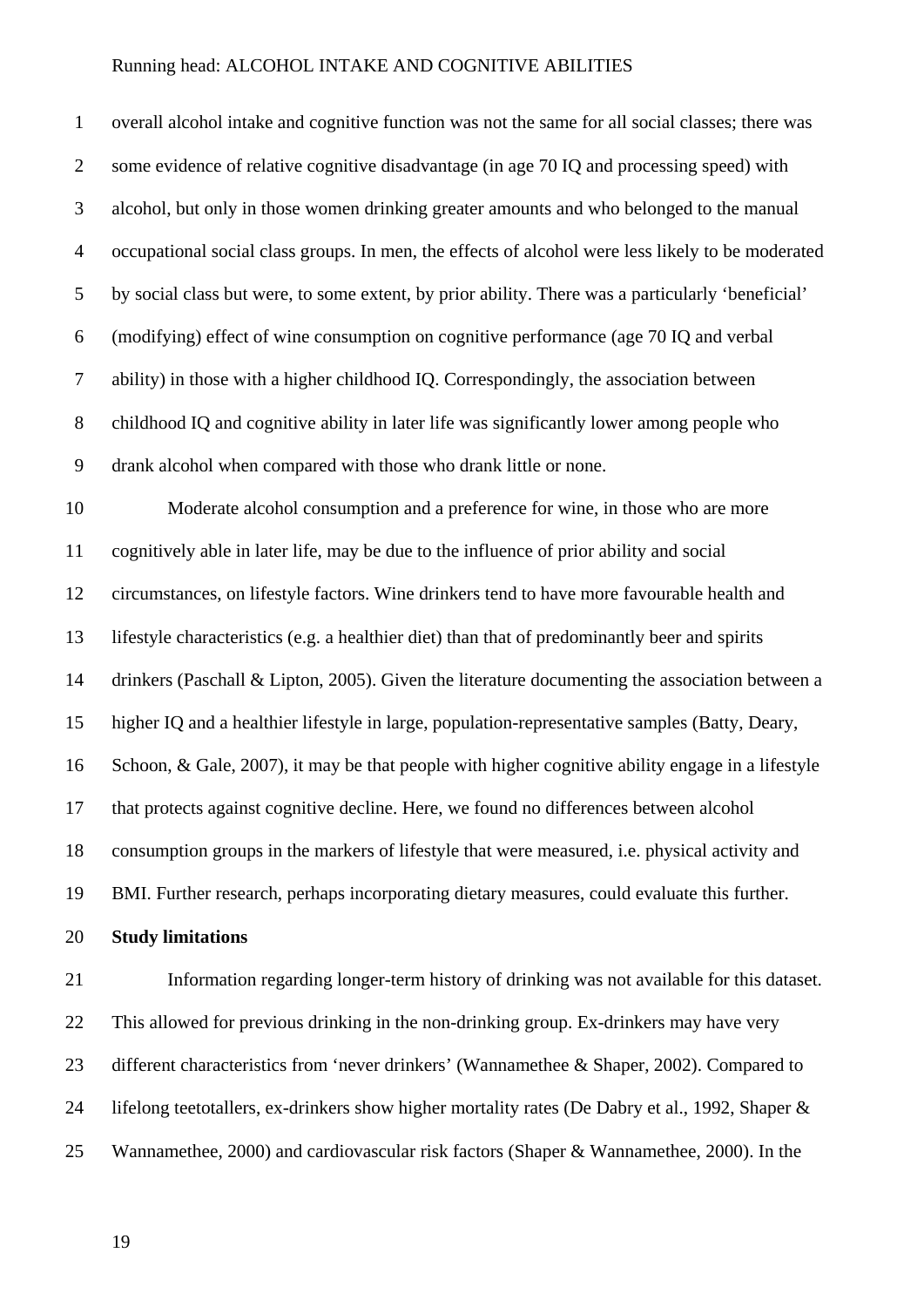LBC1936, non-drinkers have a higher incidence of hypertension, diabetes, high cholesterol, stroke and cardiovascular disease than moderate-substantial drinkers. Rather than reflecting a health benefit to moderate drinking, these data may reflect ex-drinkers having given up alcohol due to poor physical health.

 The FFQ measures alcohol intake from the most recent 2-3 month period. Although this short-term data cannot be assumed to reflect habitual patterns of alcohol consumption, there are a number of reports supporting the validity of this form of measurement, given the temporal stability of patterns of alcohol intake in later life. For example, Ruitenberg et al. (2002) found that only 6% of older participants reported a change in drinking pattern in the previous five years. In the present study, classification of alcohol intake into groups was used for illustrative purposes, not for the key analyses. While this could lead to misclassification, self-reports of alcohol consumption are assumed to be valid for the purpose of classifying drinkers into broad consumption bands (Eren, 1995). Drinkers were classified into consumption groups based on units of alcohol intake, as in previous literature (e.g., Huang, Qiu, Winblad, & Fratiglioni, 2002; Stott et al., 2008). Our method was also consistent with those studies using a three-tiered classification representing: non-drinkers; low-level/minimal 17 drinkers (equivalent to  $\leq 1$  drink/2 units per day); and moderate drinkers (equivalent to  $>1$  drink/2 units per day (e.g. McGuire, Ajani, & Ford, 2007; Britton, Marmot, & Shipley, 2008; Lang, Wallace, Huppert, & Melzer, 2007; Espeland et al., 2006).

#### **Generalisability**

 The LBC1936 are a somewhat self-selected sample. The sample represents a healthier and more cognitively able subgroup of the original SMS1947 cohort. This healthy survivor effect may have restricted the range of cognitive outcome scores in the present study. However, the range of cognitive abilities (and IQ scores) was still large and a restriction in range of abilities would likely lead to a modest underestimation of the effect sizes.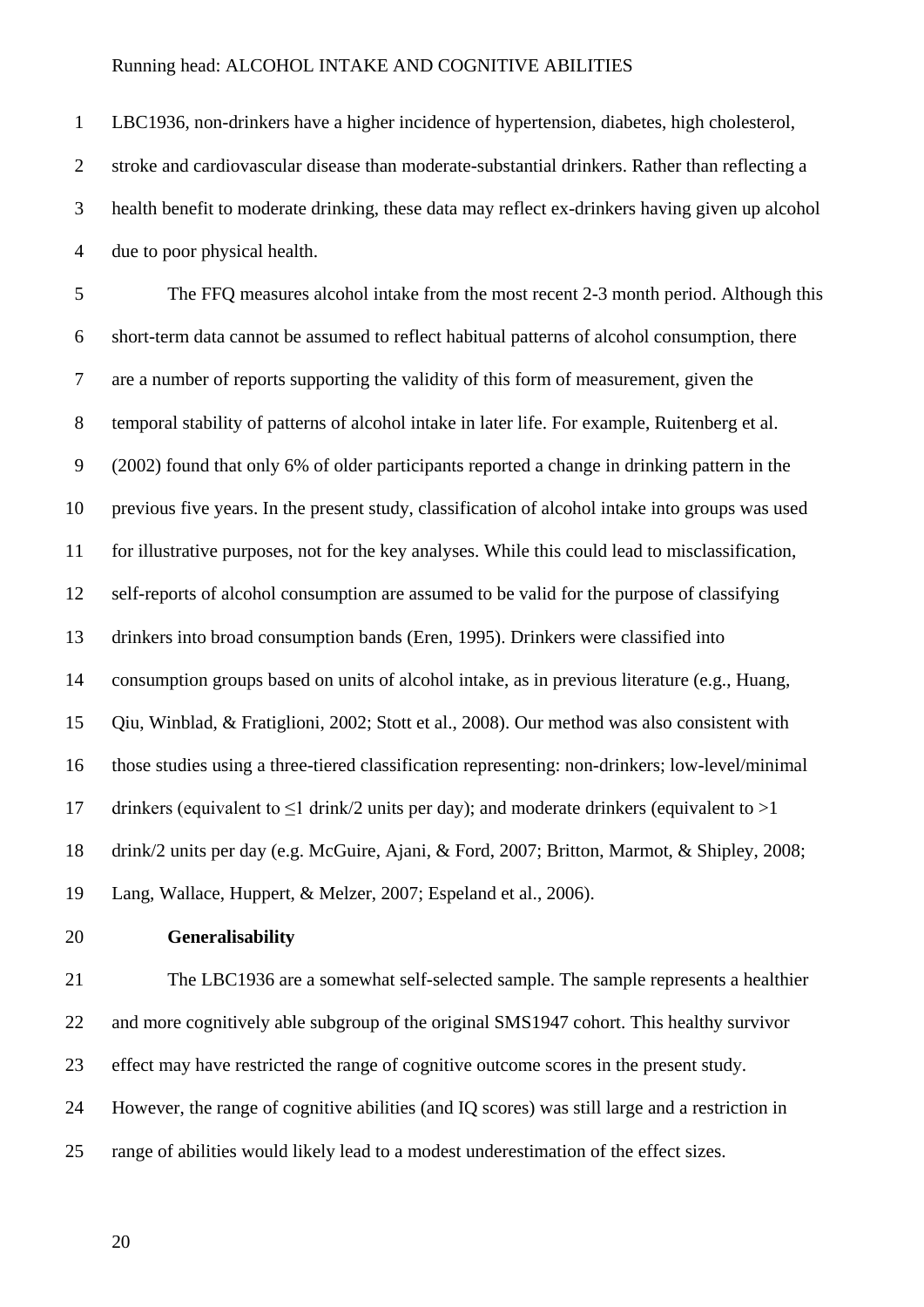#### **Study advantages**

 All of the participants were born in the same year (1936), thereby eliminating cohort effects and the effects of chronological age. Other studies have been hampered by inadequate cognitive test batteries, limited alcohol measures and inadequate control for confounders. The LBC1936 Study employs a comprehensive battery of cognitive tests. Studies using early life IQ data are rare and given the stability of IQ across the lifespan (Deary, Whalley, Lemmon, Crawford, & Starr, 2000; Deary, Whiteman, Starr, Whalley, & Fox, 2004b), the availability of such data offers a unique advantage in the investigation of factors affecting cognition with aging. The FFQ has advantages in terms of ascertaining detailed information on frequency and amount of different sources of alcohol intake, which is often lacking in studies which only ask about overall alcohol intake. Using FFQ data allowed us to look at the associations between different types of alcohol consumption on cognitive abilities. This proved to be important. The associations between alcohol consumption and cognitive domains are not uniform, and highlight the importance of making a distinction between alcoholic beverage types during data collection. The cross-sectional nature of this study is a potential limitation, but the LBC1936 Study is ongoing. There will be opportunities for follow-ups of this cohort, offering the potential to investigate alcohol's effects, if any, on cognitive decline.

#### **Conclusions**

 Our results support the concept that the previously reported 'moderate alcohol consumption-better cognition' association is, substantially, a consequence of confounding by higher prior cognitive ability and adult SES. The exceptions were positive associations between alcohol intake and memory performance, and verbal ability. However, the effects were small, and the clinical significance of these findings is uncertain. It is not until we examine mediating factors such as IQ and SES more fully across the lifespan that we can begin to examine the two-way nature of the alcohol-cognition relationship.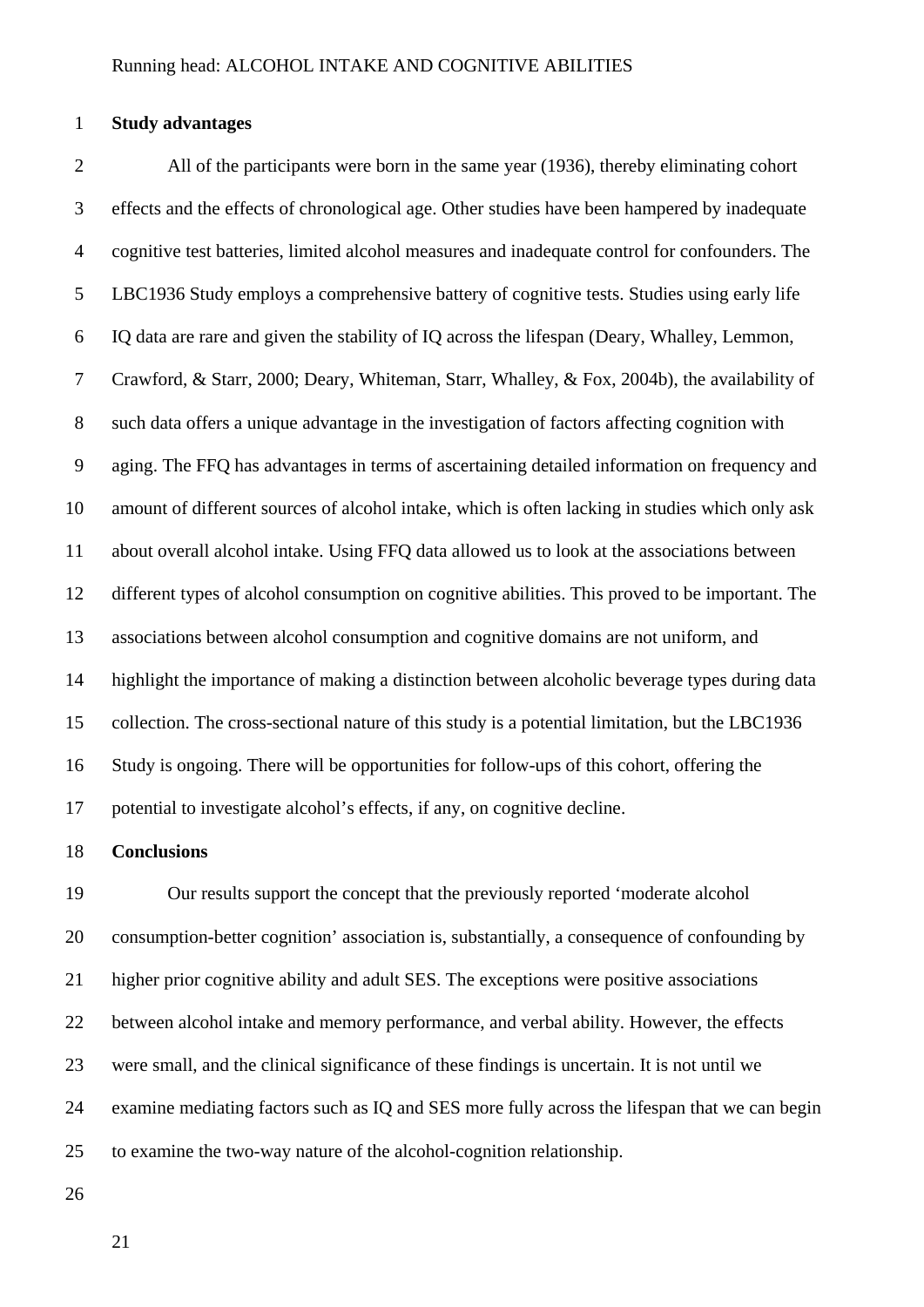| $\mathbf{1}$   | <b>References</b>                                                                                  |
|----------------|----------------------------------------------------------------------------------------------------|
| 2              | Batty, G. D., Deary, I. J., & Macintyre, S. (2006). Childhood IQ and life course socioeconomic     |
| 3              | position in relation to alcohol induced hangovers in adulthood: the Aberdeen children              |
| $\overline{4}$ | of the 1950s study. Journal of Epidemiology and Community Health, 60, 872-874.                     |
| 5              | Batty, G. D., Deary, I. J., Schoon, I., Emslie, C., Hunt, K., & Gale, C. R. (2008). Childhood      |
| 6              | mental ability and adult alcohol intake and alcohol problems: the 1970 British Cohort              |
| 7              | Study. American Journal of Public Health, 98, 2237-2243.                                           |
| $8\phantom{1}$ | Batty, G. D., Deary, I. J., Schoon, I., & Gale, C. R. (2007). Childhood mental ability in relation |
| 9              | to food intake and physical activity in adulthood: The 1970 British Cohort Study.                  |
| 10             | Pediatrics, 119, e38-45.                                                                           |
| 11             | British Medical Association (2008). Alcohol misuse: tackling the UK epidemic.                      |
| 12             | Britton, A., Marmot, M. G., & Shipley, M. (2008). Who benefits the most from the                   |
| 13             | cardioprotective properties of alcohol consumption – health freaks or couch potatoes?              |
| 14             | Journal of Epidemiology and Community Health, 62, 905-908.                                         |
| 15             | Britton, A., Singh-Manoux, A., & Marmot, M. (2004). Alcohol consumption and cognitive              |
| 16             | function in the Whitehall II Study. American Journal of Epidemiology, 160, 240-247.                |
| 17             | Cervilla, J. A., Prince, M., & Mann, A. (2000). Smoking, drinking and incident cognitive           |
| 18             | impairment: a community based study included in the Gospel Oak project. Journal of                 |
| 19             | Neurology, Neurosurgery & Psychiatry, 68, 622-626.                                                 |
| 20             | Cooper, C., Bebbington, P., Meltzer, H., Jenkins, R., Brugha, T., Lindesay, J. E. B., &            |
| 21             | Livingston, G. (2009). Alcohol in moderation, premorbid intelligence and cognition in              |
| 22             | Older Adults: results from the Psychiatric Morbidity Survey. Journal of Neurology,                 |
| 23             | Neurosurgery & Psychiatry, 80, 1236-1239.                                                          |
| 24             | Cox, B. D., Huppert, F. A., & Whichelow, M. J. (1993). The health and lifestyle survey: seven      |
| 25             | years on. Aldershot, UK: Dartmouth.                                                                |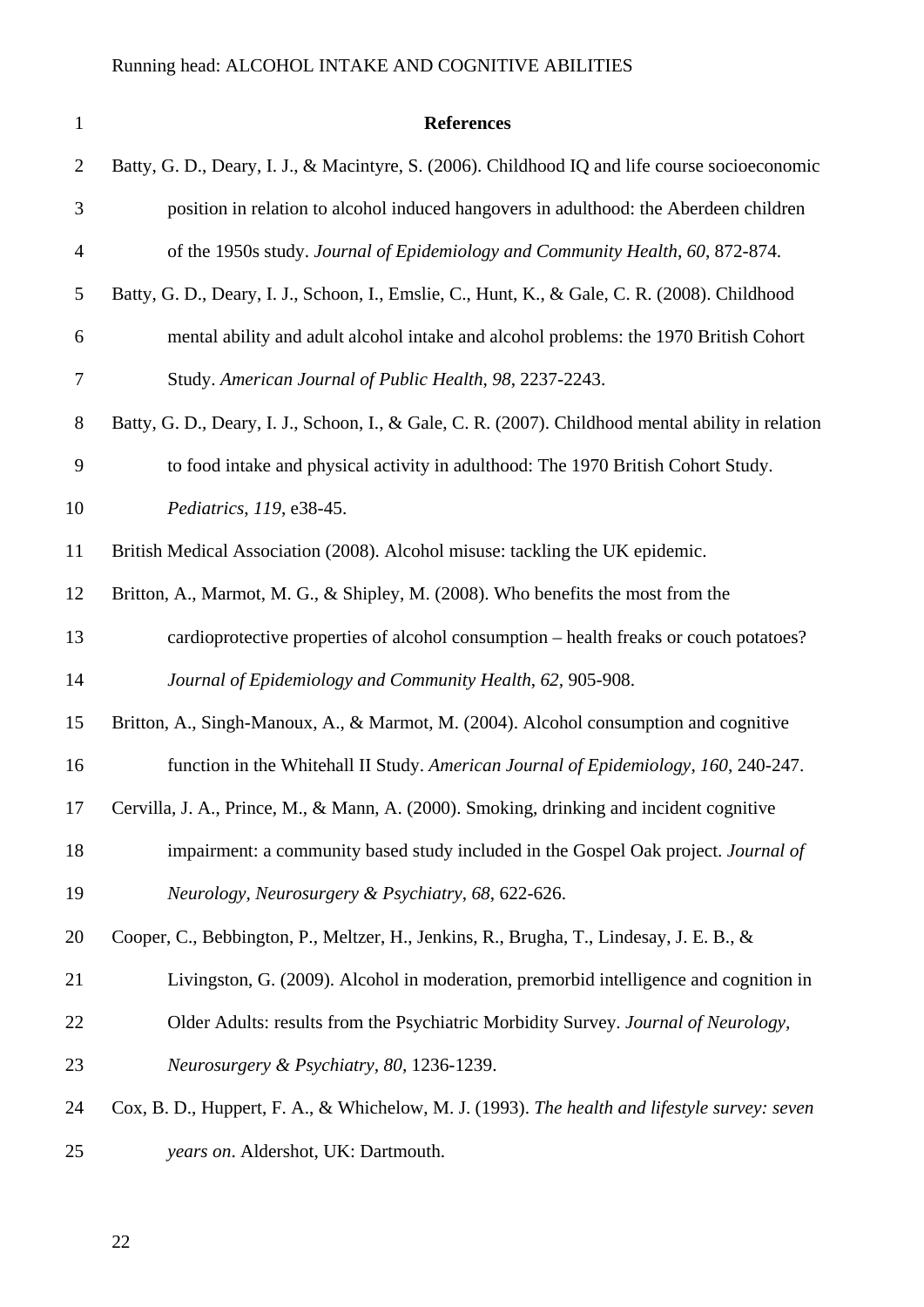|  | http://www.danielsoper.com/statcalc/calc31.aspx Retrieved 16th June 2009. |
|--|---------------------------------------------------------------------------|
|  |                                                                           |

- Deary, I. J., Whalley, L. J., Lemmon, H., Crawford, J. R., & Starr, J. M. (2000). The stability of individual differences in mental ability from childhood to old age: Follow up of the 1932 Scottish Mental Survey*. Intelligence*, *28*, 49-55.
- Deary, I. J., Der, G., & Ford, G. (2001). Reaction times and intelligence differences: a population-based cohort study**.** *Intelligence*, *29*, 389-399.
- Deary, I. J., Simonotto, E., Meyer, M., Marshall, A., Marshall, I., Goddard, N., & Wardlaw, J.
- M. (2004a). The Functional Anatomy of Inspection Time: an event-related fMRI study. *NeuroImage*, *22*, 1466-1479.
- Deary, I. J., Whiteman, M. C., Starr, J. M., Whalley, L. J., & Fox, H. C. (2004b). The impact of childhood intelligence on later life: following up the Scottish Mental Surveys of 1932 and 1947. *Journal of Personality and Social Psychology*, *86*, 130-147.

Deary, I. J., Gow, A. J., Taylor, M. D., Corley, J., Brett, C., Wilson, V., … Starr, J. M. (2007).

- The Lothian Birth Cohort 1936: a study to examine the influences on cognitive ageing from age 11 to age 70 and beyond. *BMC Geriatrics*, *7*, 28.
- Deary, I. J., Whalley, L. J., & Starr, J. M. (2009). *A Lifetime of Intelligence: Follow-up Studies*
- *of the Scottish Mental Surveys of 1932 and 1947*. Washington, DC: American
- Psychological Association.
- De Dabry, L. O., Glynn, R. J., Levenson, M. R., Hermos, J. A., Locastro, J. S., & Vokanos, P.
- S. (1992). Alcohol consumption and mortality in an American male population.
- Recovering the U shaped curve Findings from the Normative Aging Study. *Journal of Studies on Alcohol*, *53*, 25-32.
- [http://www.direct.gov.uk/en/HealthAndWellBeing/DG\\_10036434](http://www.direct.gov.uk/en/HealthAndWellBeing/DG_10036434) Retrieved 16th Jan 2009.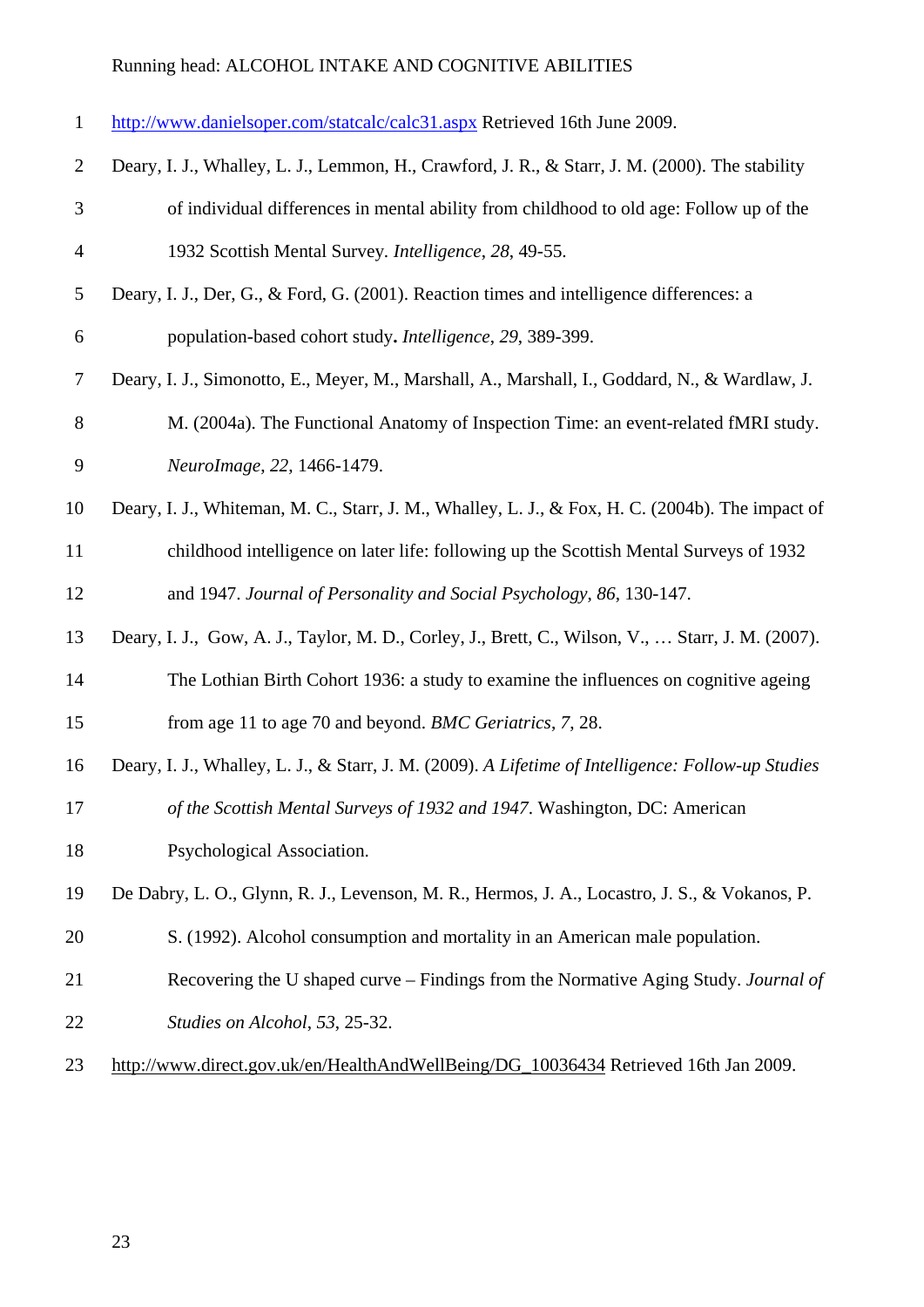| $\mathbf{1}$   | Dufouil, C., Ducimetière, P., & Alpérovitch, A. (1997). Sex differences in the association      |
|----------------|-------------------------------------------------------------------------------------------------|
| $\mathbf{2}$   | between alcohol consumption and cognitive performance. American Journal of                      |
| $\mathfrak{Z}$ | Epidemiology, 146, 405-412.                                                                     |
| $\overline{4}$ | Elwood, P. C., Gallacher, J. E. J., Hopkinson, C. A., Pickering, J., Rabbitt, P., Stollery, B., |
| 5              | Bayer, A. (1999). Smoking, drinking and other lifestyle factors and cognitive function          |
| 6              | in men in the Caerphilly cohort. Journal of Epidemiology and Community Health, 53,              |
| 7              | $9-14.$                                                                                         |
| $8\,$          | Eren, B. (1995). Alcohol consumption; in The Scottish Health Survey.                            |
| 9              | Espeland, M. A., Gu, L., Masaki, K. H., Langer, R. D., Coker, L. H., Stefanick, M. L.,          |
| 10             | Rapp, S. R. (2005). Association between reported alcohol intake and cognition: Results          |
| 11             | from the Women's Health Initiative Memory Study. American Journal of                            |
| 12             | Epidemiology, 161, 228-238.                                                                     |
| 13             | Espeland, M. A., Coker, L. H., Wallace, R., Rapp, S. R., Resnick, S. M., Limacher, M.,          |
| 14             | Messina, C. R. (2006). Association between alcohol intake and domain-specific                   |
| 15             | cognitive function in older women. Neuroepidemiology, 27, 1-12.                                 |
| 16             | Folstein, M. F., Folstein, S. E., & McHugh, P. R. (1975). Mini-Mental State: A practical        |
| 17             | method for grading the cognitive state of patients for the clinician. Journal of                |
| 18             | Psychiatric Research, 12,189-198.                                                               |
| 19             | Ganguli, M., Vander Bilt, J., Saxton, J. A., Shen, C., & Dodge, H. H. (2005). Alcohol           |
| 20             | consumption and cognitive function in late life. Neurology, 65, 1210-1217.                      |
| 21             | Holdnack, J. A. (2001). WTAR: Wechsler Test of Adult Reading manual. San Antonio, TX:           |
| 22             | Psychological Corporation.                                                                      |
| 23             | Huang, W., Qiu, C., Winblad, B., & Fratiglioni, L. (2002). Alcohol consumption and incidence    |
| 24             | of dementia in a community sample aged 75 years and older. Journal of Clinical                  |
| 25             | Epidemiology, 55, 959-964.                                                                      |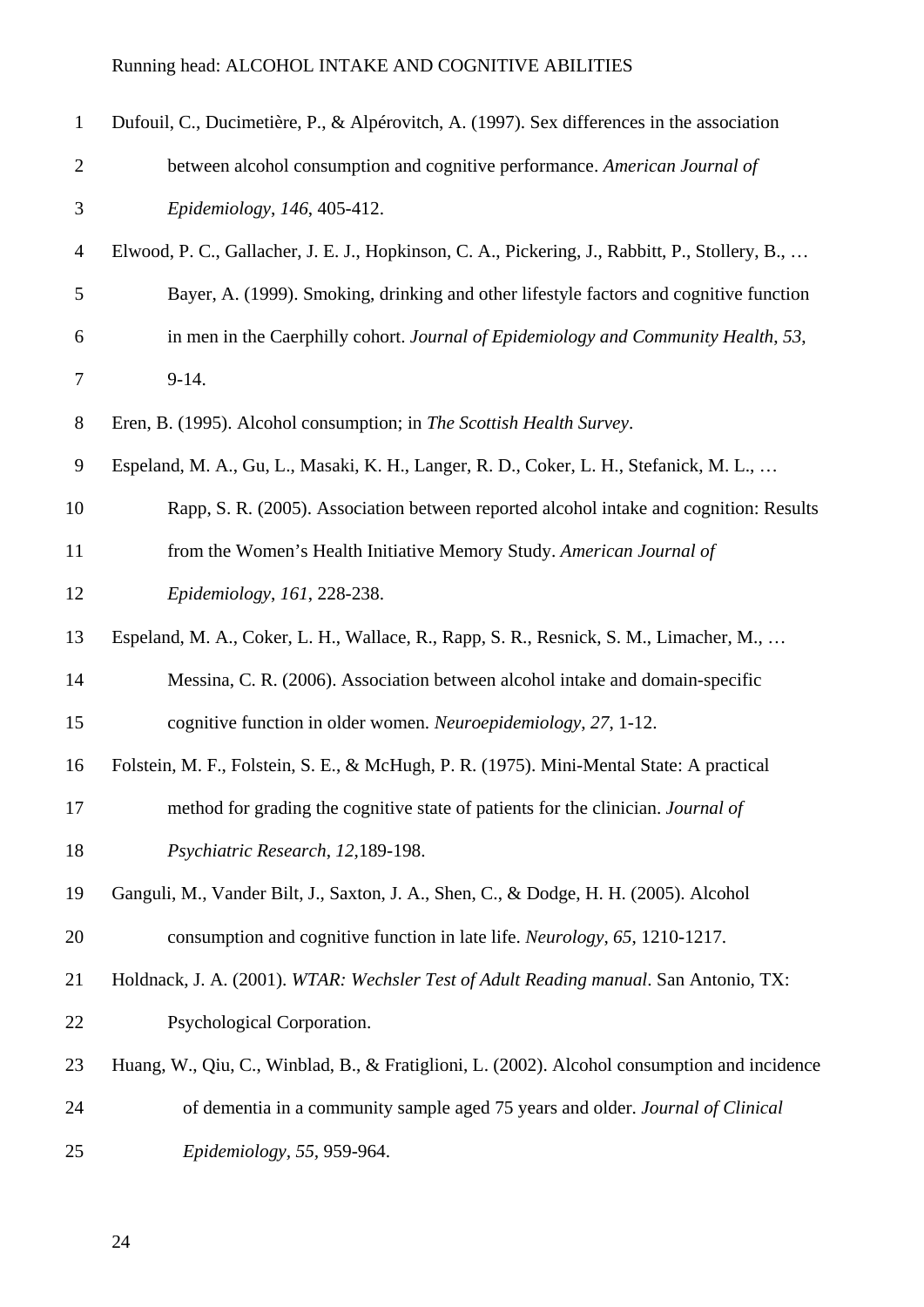| $\mathbf{1}$   | Jefferis B. J. M. H., Manor, O., & Power, C. (2007). Social gradients in binge drinking and       |
|----------------|---------------------------------------------------------------------------------------------------|
| $\mathbf{2}$   | abstaining: trends in a cohort of British adults. Journal of Epidemiology and                     |
| 3              | Community Health, 61, 150-153.                                                                    |
| $\overline{4}$ | Jia, X., Craig, L. C., Aucott, L. S., Milne, A. C., & McNeill, G. (2008). Repeatability and       |
| 5              | validity of a food frequency questionnaire in free-living older people in relation to             |
| 6              | cognitive function. Journal of Nutrition, Health and Aging, 12(10), 735-41.                       |
| 7              | Lang, I., Wallace, R. B., Huppert, F. A., & Melzer, D. (2007). Moderate alcohol consumption       |
| 8              | in older adults is associated with better cognition and well-being than abstinence. Age           |
| 9              | and Ageing, 36, 256-261.                                                                          |
| 10             | Leroi, I., Sheppard, J. M., & Lyketsos, C. G. (2002). Cognitive function after 11.5 years of      |
| 11             | alcohol use: Relation to alcohol use. American Journal of Epidemiology, 156, 747-752.             |
| 12             | Luchsinger, J. A., Tang, M. X., Siddiqui, M., Shea, S., & Mayeux, R. (2004). Alcohol intake       |
| 13             | and risk of dementia. Journal of the American Geriatrics Society, 52, 540-546.                    |
| 14             | Masson, L. F., McNeill, G., Tomany, J. O., Simpson, J. A., Peace, H. S., Wei, L.,  Bolton-        |
| 15             | Smith, C. (2003). Statistical approaches for assessing the relative validity of a food-           |
| 16             | frequency questionnaire: use of correlation coefficients and the kappa statistic. Public          |
| 17             | Health Nutrition, 6, 313-321.                                                                     |
| 18             | McGuire, L. C., Ajani, U. A., & Ford, E. S. (2007). Cognitive functioning in late life: The       |
| 19             | impact of moderate alcohol consumption. Annals of Epidemiology, 17, 93-99.                        |
| 20             | McNeill, G., Winter, J., & Jia, X. (2009). Diet and cognitive function in later life: a challenge |
| 21             | for nutritional epidemiology. European Journal of Clinical Nutrition, 63, S33-37.                 |
| 22             | Mortensen, L. H., Sørensen, T. I. A., & Grønbæk, M. (2005). Intelligence in relation to later     |
| 23             | beverage preference and alcohol intake. Addiction, 100, 1445-1452.                                |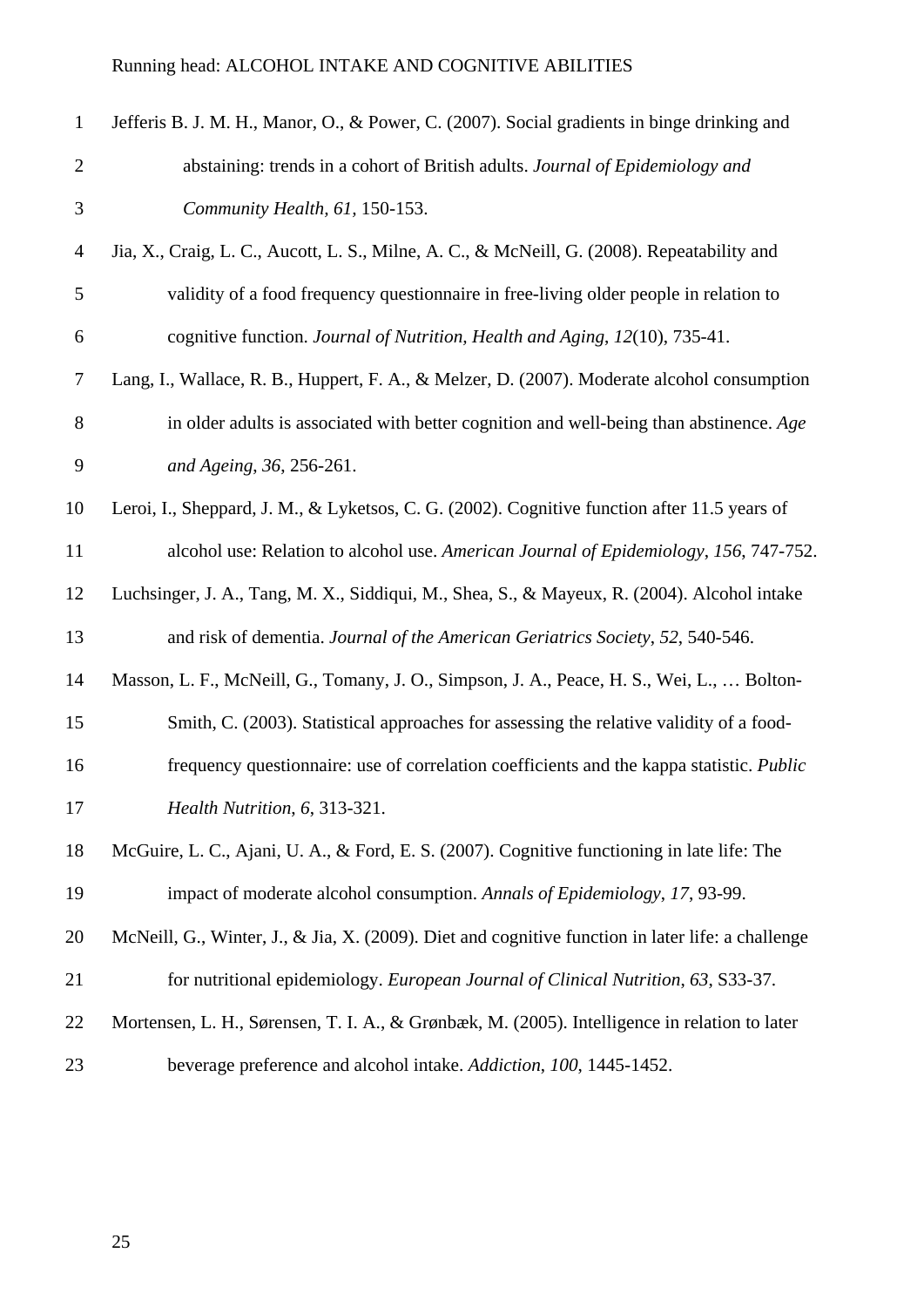| $\mathbf{1}$   | Mukamal, K. J., Longstreth, W. T. Jr, Mittleman, M. A., Crum, R. M., & Siscovick, D. S.        |
|----------------|------------------------------------------------------------------------------------------------|
| $\overline{2}$ | (2001). Alcohol consumption and subclinical findings on magnetic resonance imaging             |
| 3              | of the brain in older adults: the Cardiovascular Health Study. Stroke, 32, 1939-46.            |
| $\overline{4}$ | Naimi, T. S., Brown, T. W., Brewer, R. D., Giles, W. H., Mensah, G., Serdula, M. K.,           |
| $\mathfrak{S}$ | Stroup, D. F. (2005). Cardiovascular risk factors and confounders among nondrinking            |
| 6              | and moderate-drinking US adults. American Journal of Preventive Medicine, 28, 369-             |
| $\tau$         | 373.                                                                                           |
| $8\phantom{1}$ | Nelson, H. E., & Willison, J. R (1991). National Adult Reading Test (NART) Test Manual         |
| 9              | (Part II). Windsor, UK: NFER-Nelson.                                                           |
| 10             | Nielsen, N. R., Schnohr, P., Jensen, G., & Grønbæk, M. (2004). Is the relationship between     |
| 11             | type of alcohol and mortality influenced by socio-economic status? Journal of Internal         |
| 12             | Medicine, 255, 280-288.                                                                        |
| 13             | Office of Population Censuses and Surveys (1980). Classification of occupations 1980.          |
| 14             | London: HMSO.                                                                                  |
| 15             | Osler, M., Gotfredsen, N. S., & Prescott, E. (2008). Childhood social circumstances and health |
| 16             | behaviour in midlife: the Metropolit 1953 Danish male birth cohort. International              |
| 17             | Journal of Epidemiology, 37, 1367-1374.                                                        |
| 18             | Paschall, M. & Lipton, R. I. (2005). Wine preference and related health determinants in a U.S. |
| 19             | national sample of young adults. Drug and Alcohol Dependence, 78, 339-344.                     |
| 20             | Peters, R., Peters, J., Warner, J., Beckett, N., & Bulpitt, C. (2008). Alcohol, dementia and   |
| 21             | cognitive decline in the elderly: a systematic review. Age and Ageing, 37, 505-512.            |
| 22             | Richards, M., Hardy, R., & Wadsworth, M. E. J. (2005). Alcohol consumption and midlife         |
| 23             | cognitive change in the British 1946 Birth Cohort. Alcohol and Alcoholism, 40, 112-17.         |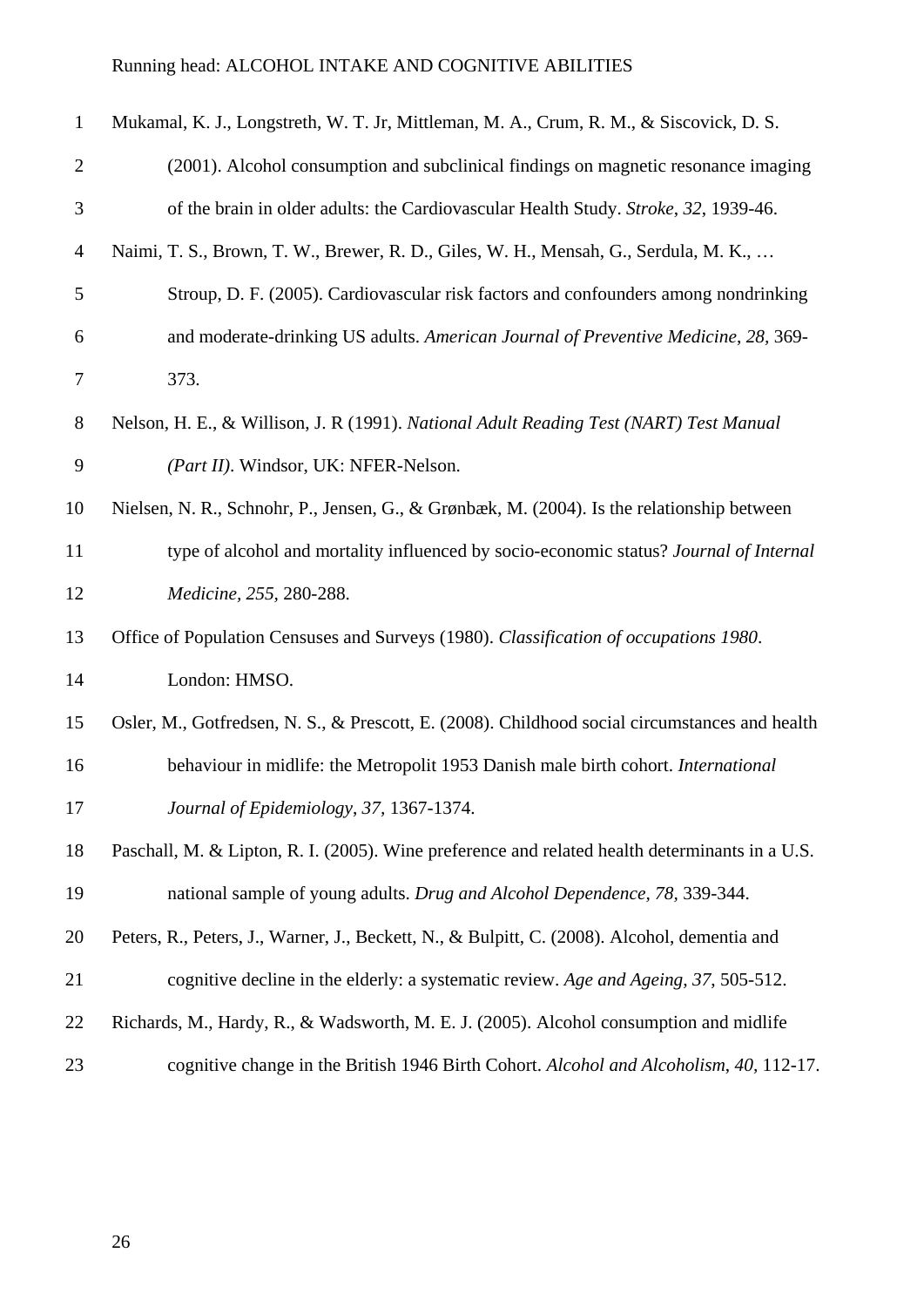| $\mathbf{1}$   | Rimm, E. B., Williams, P., Fosher, K., Criqui, M., & Stampfer, M. J. (1999). Moderate alcohol        |
|----------------|------------------------------------------------------------------------------------------------------|
| $\mathfrak{2}$ | intake and lower risk of coronary heart disease: meta-analysis of effects on lipids and              |
| 3              | haemostatic factors. British Medical Journal, 319, 1523-1528.                                        |
| $\overline{4}$ | Ruidavets, J-B, Bataille, V., Dallongeville, J., Simon, C., Bingham, A., Amouyel, P.,                |
| 5              | Ferrières, J. (2004). Alcohol intake and diet in France, the prominent role of lifestyle.            |
| 6              | European Heart Journal, 25, 1153-1162.                                                               |
| $\tau$         | Ruitenberg, A., Swieten, J., Witteman, J., Mehta, K. M., van Duijn, C. M., Hofman, A., &             |
| 8              | Breteler, M. M. B. (2002). Alcohol consumption and risk of dementia: the Rotterdam                   |
| 9              | Study. <i>Lancet</i> , 359, 281-6.                                                                   |
| 10             | Sobel, M. E. (1982). Asymptotic Confidence Interval for Indirect Effects in Structural               |
| 11             | Equation Models. In S. Leinhardt (Eds.), Sociological Methodology (pp. 290-213). San                 |
| 12             | Francisco, CA: Jossey-Bass.                                                                          |
| 13             | Scottish Collaborative Group SCG, University of Aberdeen . Scottish Collaborative Group food         |
| 14             | frequency questionnaire. Retreived from http://www.abdn.ac.uk/deom/ffq/index.htm 9 <sup>th</sup> Mar |
| 15             | 2010.                                                                                                |
| 16             | Scottish Council for Research in Education (1933). The Intelligence of Scottish children: a          |
| 17             | national survey of an age group. London, UK: University of London Press.                             |
| 18             | Scottish Council for Research in Education (1949). The trend of Scottish intelligence: A             |
| 19             | comparison of the 1947 and 1932 surveys of the intelligence of eleven-year-old pupils.               |
| 20             | London, UK: University of London Press.                                                              |
| 21             | Shaper, A. G., & Wannamethee, S. G. (2000). Alcohol intake and mortality in middle aged              |
| 22             | men with diagnosed coronary artery disease. <i>Heart</i> , 83, 394-399.                              |
| 23             | Stampfer, M. J., Kang, J. H., Chen, J., Cherry, R., & Grodstein, F. (2005). Effects of moderate      |
| 24             | alcohol consumption on cognitive function in women. New England Journal of                           |
| 25             | Medicine, 352, 245-253.                                                                              |
|                |                                                                                                      |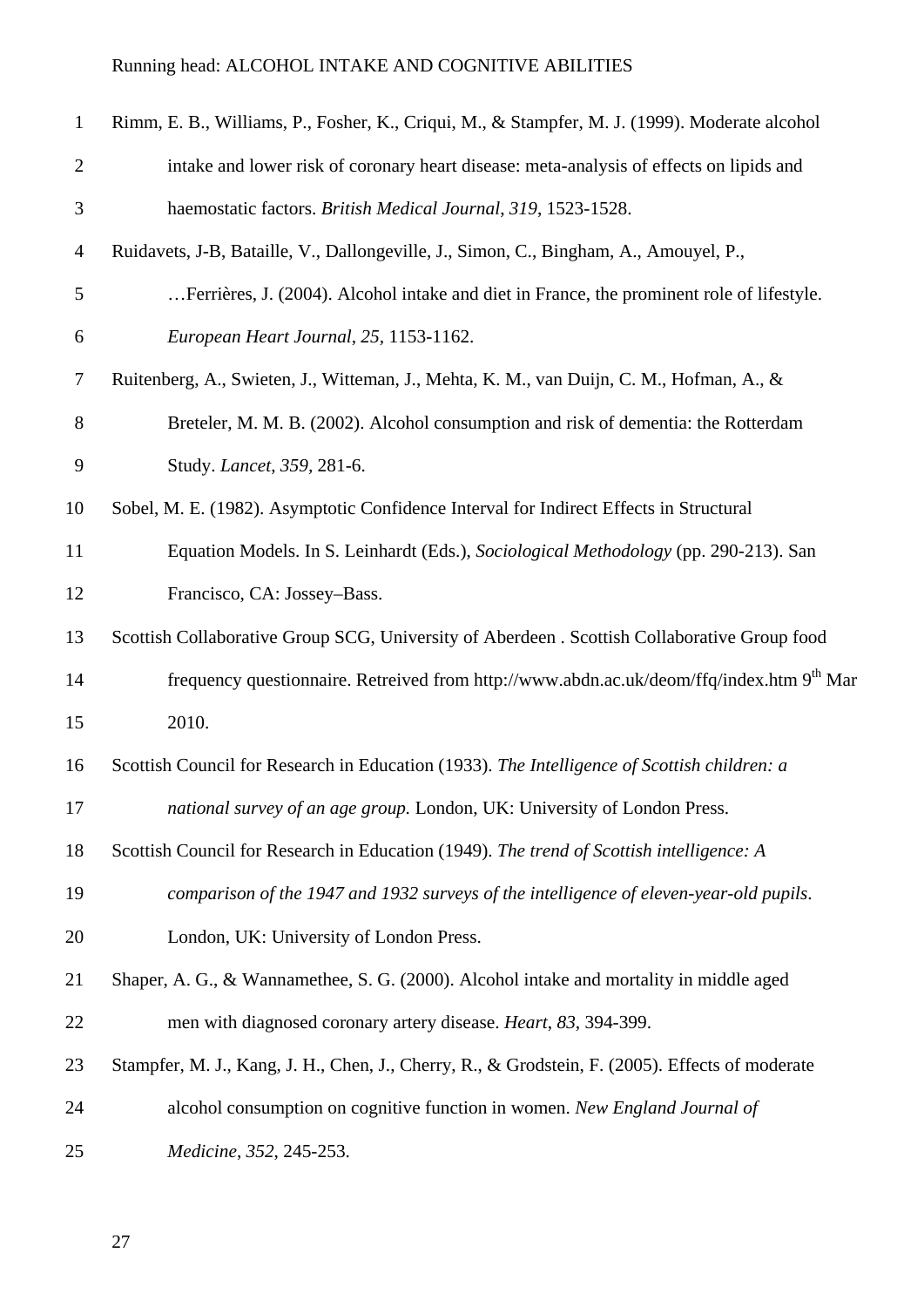| $\mathbf{1}$   | Stott, D. J., Falconer, A., Kerr, G. D., Murray, H. M., Trompet, S., Westendorp, R. G. J.,     |
|----------------|------------------------------------------------------------------------------------------------|
| $\mathbf{2}$   | Ford, I. (2008). Does low to moderate alcohol intake protect against cognitive decline         |
| 3              | in older people? Journal of the American Geriatrics Society, 56(12), 2217-24.                  |
| $\overline{4}$ | Terman, L. M. & Merrill, M. A. (1937). Measuring intelligence. London: Harrap.                 |
| 5              | Truelsen, T., Thudium, D., & Grønbæk, M. (2002). Copenhagen City Heart Study. Amount           |
| 6              | and type of alcohol and risk of dementia: the Copenhagen City Heart Study. Neurology,          |
| 7              | 59(9), 1313-1319.                                                                              |
| $8\,$          | Wannamethee, S. G., & Shaper, A. G. (2002). Taking up regular drinking in middle age: effect   |
| 9              | on major coronary heart disease events and mortality. Heart, 87, 32-36.                        |
| 10             | Wechsler, D. (1998a). WAIS-III <sup>UK</sup> administration and scoring manual. London, UK:    |
| 11             | Psychological Corporation.                                                                     |
| 12             | Wechsler, D. (1998b). WMS-III <sup>UK</sup> administration and scoring manual. London, UK:     |
| 13             | Psychological Corporation.                                                                     |
| 14             | Wright, C. B., Elkind, M. S. V., Luo, X., Paik, M. C., & Sacco, R. L. (2006). Reported alcohol |
| 15             | consumption and cognitive decline: The Northern Manhattan Study.                               |
| 16             | Neuroepidemiology, 27, 201-207.                                                                |
| 17             |                                                                                                |
| 18             |                                                                                                |
| 19             |                                                                                                |
| 20             |                                                                                                |
| 21             |                                                                                                |
| 22<br>23       |                                                                                                |
|                |                                                                                                |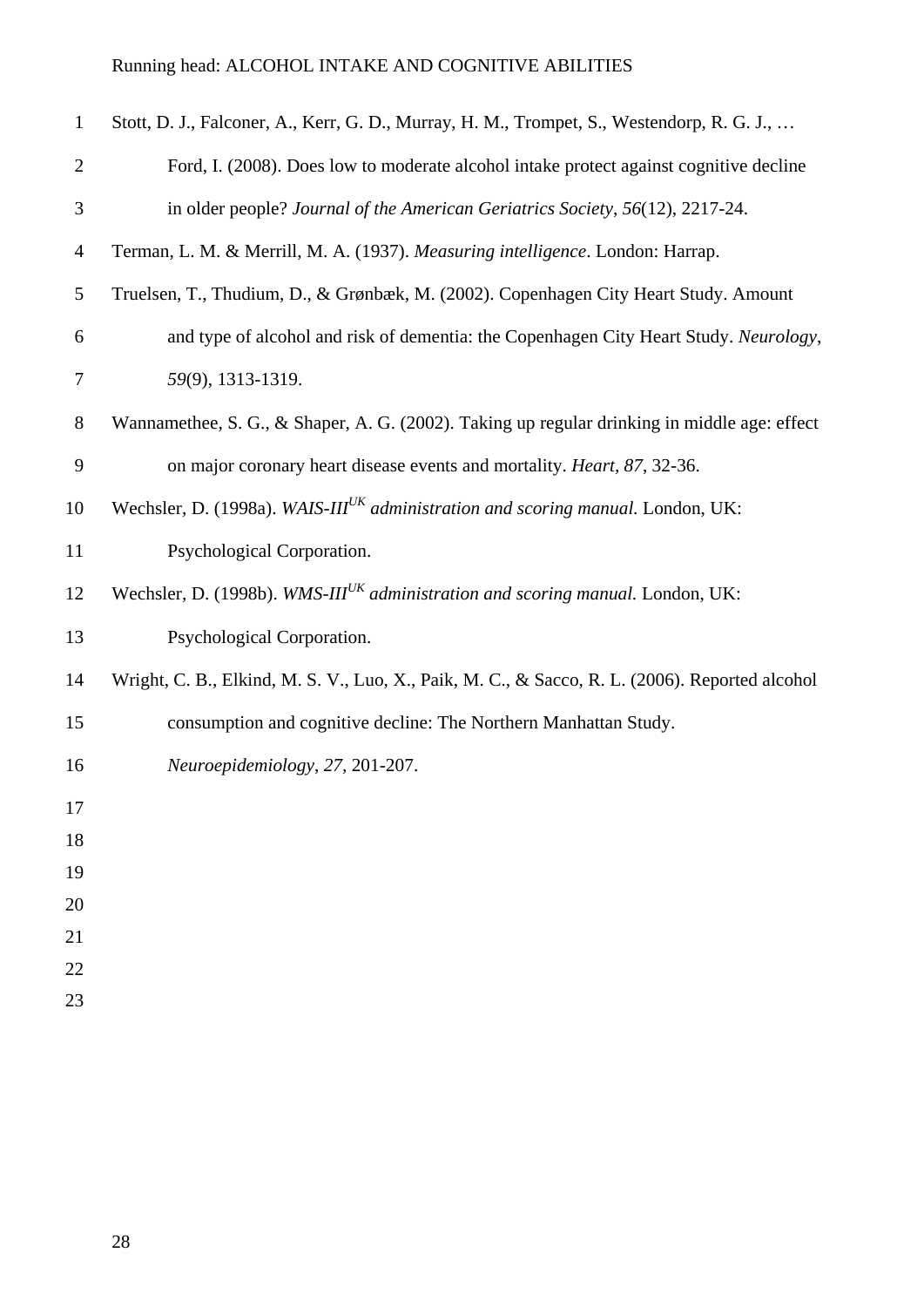### Table 1

|                                 | Total sample     |      | Non-drinkers     |      |                  | Low-level drinkers<br>$(\leq 2$ units/day) | drinkers<br>$(> 2 \text{ units/day})$ | Moderate-substantial |                  |
|---------------------------------|------------------|------|------------------|------|------------------|--------------------------------------------|---------------------------------------|----------------------|------------------|
|                                 | $n = 917*$       |      | $n = 134$        |      | $n = 497$        |                                            | $n = 286$                             |                      |                  |
|                                 | $\boldsymbol{M}$ | SD   | $\boldsymbol{M}$ | SD   | $\boldsymbol{M}$ | SD                                         | $\boldsymbol{M}$                      | SD                   | $\boldsymbol{p}$ |
| Alcohol intake (units/day)      | 1.9              | 2.4  |                  |      | 0.8              | 0.6                                        | 4.6                                   | 2.7                  | n/a              |
| Age (in years)                  | 69.5             | 0.8  | 69.6             | 0.9  | 69.5             | $0.8\,$                                    | 69.4                                  | 0.9                  | .002             |
| <b>Sex</b>                      |                  |      |                  |      |                  |                                            |                                       |                      | $-.001$          |
| Male $(\%)$                     | 48.3             |      | 29.9             |      | 39.0             |                                            | 72.7                                  |                      |                  |
| Female (%)                      | 51.7             |      | 70.1             |      | 61.0             |                                            | 27.3                                  |                      |                  |
| <b>Marital</b> status           |                  |      |                  |      |                  |                                            |                                       |                      | .062             |
| Married (%)                     | 72.7             |      | 64.2             |      | 71.8             |                                            | 78.3                                  |                      |                  |
| Widowed (%)                     | 13.2             |      | 15.0             |      | 15.1             |                                            | 9.1                                   |                      |                  |
| Unmarried/divorced (%)          | 14.1             |      | 21.0             |      | 13.1             |                                            | 12.6                                  |                      |                  |
| Social class (%)                |                  |      |                  |      |                  |                                            |                                       |                      | .001             |
|                                 | 18.9             |      | 12.4             |      | 17.3             |                                            | 25.1                                  |                      |                  |
| $\mathbf{I}$                    | 38.4             |      | 35.6             |      | 36.9             |                                            | 41.9                                  |                      |                  |
| <b>IIIN</b>                     | 23.6             |      | 29.5             |      | 27.1             |                                            | 14.7                                  |                      |                  |
| <b>IIIM</b>                     | 15.9             |      | 17.0             |      | 16.1             |                                            | 15.1                                  |                      |                  |
| $IV+V$                          | 3.3              |      | 5.4              |      | 2.6              |                                            | 3.3                                   |                      |                  |
| Education (yrs $f/t$ )          | 10.8             | 1.1  | 10.5             | 0.9  | 10.7             | 1.1                                        | 11.0                                  | 1.2                  | $-.001$          |
| <b>MMSE</b>                     | 28.9             | 1.2  | 28.9             | 1.3  | 28.9             | 1.3                                        | 29.0                                  | 1.2                  | .712             |
| Age 11 IQ                       | 101.4            | 14.0 | 97.6             | 14.8 | 100.6            | 14.1                                       | 104.4                                 | 13.0                 | $-.001$          |
| Age 70 IQ                       | 101.7            | 13.2 | 99.0             | 13.3 | 100.4            | 14.2                                       | 105.1                                 | 10.3                 | $-.001$          |
| Body Mass Index (kg/m2)         | 27.6             | 4.3  | 27.7             | 4.7  | 27.6             | 4.3                                        | 27.7                                  | 4.1                  | .926             |
| Physical activity<br>(days/mth) | 7.6              | 8.1  | 6.9              | 8.6  | 8.0              | 8.4                                        | 7.3                                   | 7.1                  | .286             |
| Smoking status                  |                  |      |                  |      |                  |                                            |                                       |                      | $-.001$          |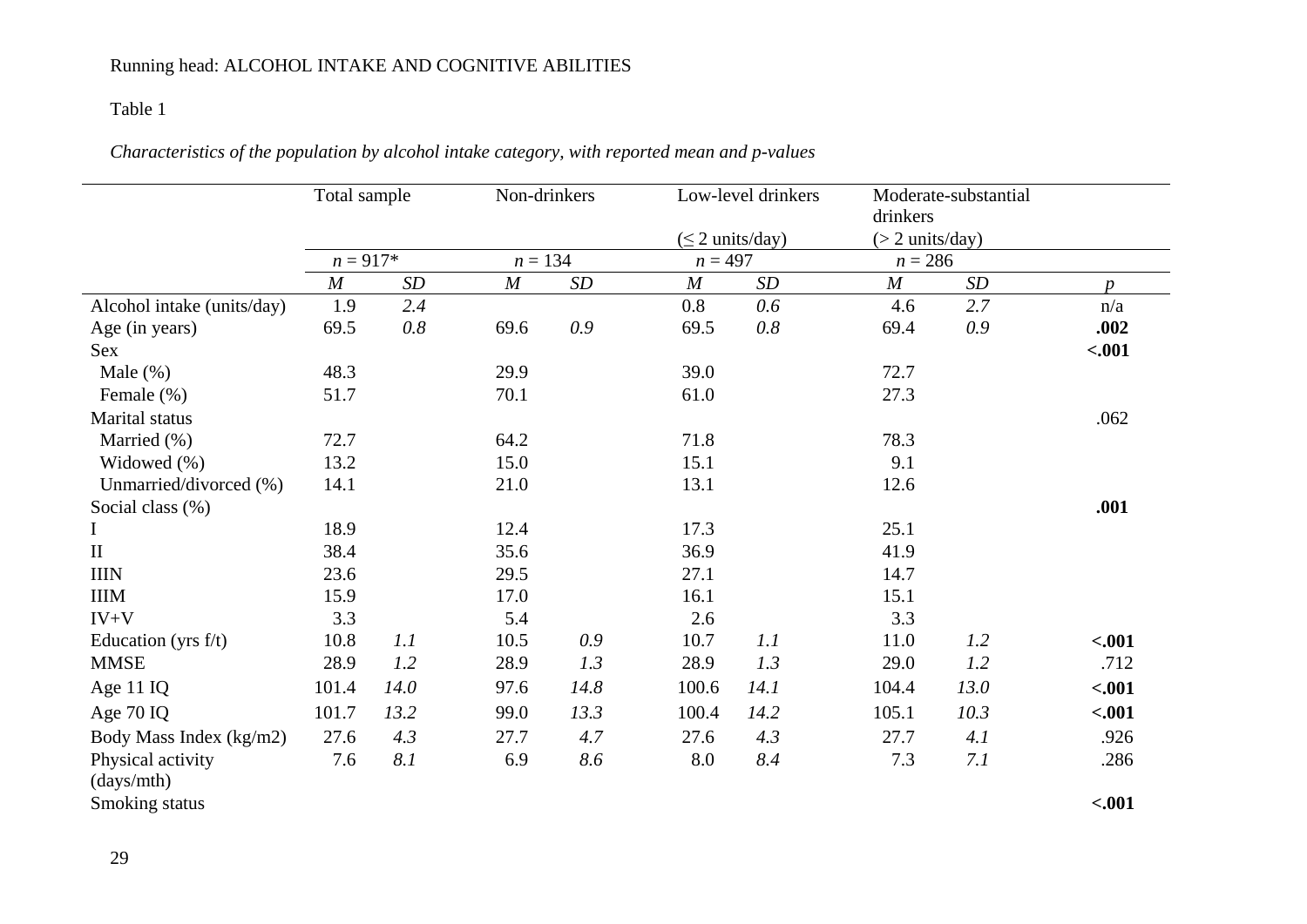| Running head: ALCOHOL INTAKE AND COGNITIVE ABILITIES |      |      |      |      |      |
|------------------------------------------------------|------|------|------|------|------|
| Non-smokers $(\%)$                                   | 44.4 | 45.5 | 49.5 | 35.0 |      |
| Ex-smokers $(\% )$                                   | 43.3 | 36.5 | 38.8 | 54.2 |      |
| Current smokers (%)                                  | 12.3 | 18.0 | 11.7 | 10.8 |      |
| Hypertension, yes $(\% )$                            | 39.5 | 46.3 | 37.6 | 39.5 | .193 |
| Diabetes, yes $(\% )$                                | 7.5  | 11.9 | 6.4  | 7.3  | .100 |
| Cholesterol, yes $(\%)$                              | 35.1 | 39.5 | 32.4 | 37.8 | .155 |
| Stroke, yes $(\%)$                                   | 4.0  | 6.7  | 3.8  | 3.1  | .210 |
| Cardiovascular disease, yes                          | 23.8 | 33.6 | 20.5 | 24.8 | .006 |
| (% )                                                 |      |      |      |      |      |

*Note.*

\*5 subjects had some missing alcohol data – unable to calculate total alcohol intake.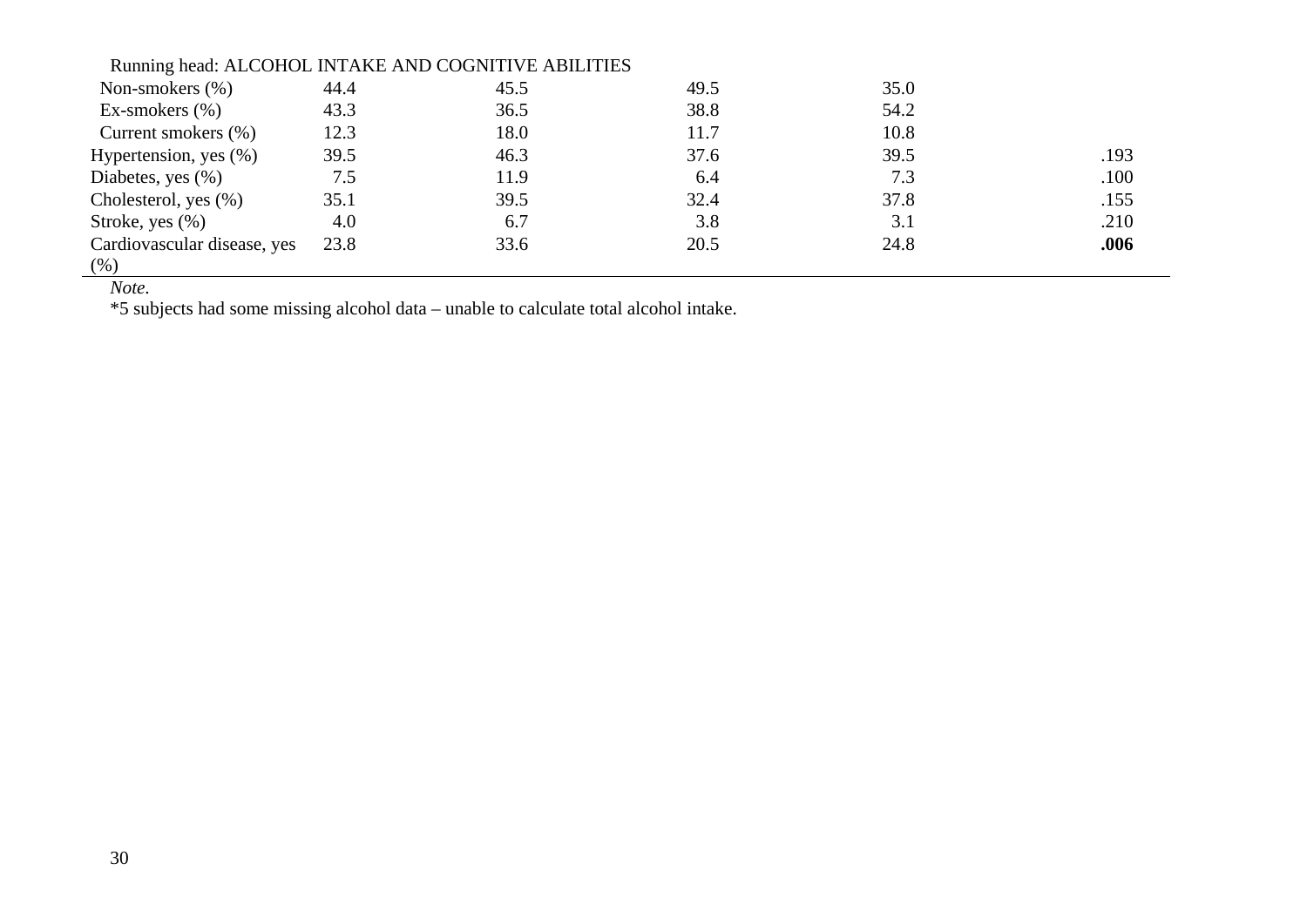### Table 2

*Alcohol intake category and cognitive outcomes for men and women, with reported mean and p-values (ANOVA)*

|                   | Men                       |        |                      |                      |                           |        |              | Women    |           |                      |                      |                           |            |         |
|-------------------|---------------------------|--------|----------------------|----------------------|---------------------------|--------|--------------|----------|-----------|----------------------|----------------------|---------------------------|------------|---------|
|                   | Non-drinkers<br>Low-level |        |                      | Moderate-substantial |                           |        | Non-drinkers |          | Low-level |                      | Moderate-substantial |                           |            |         |
|                   |                           |        | drinkers             |                      | drinkers                  |        |              |          |           | drinkers             |                      | drinkers                  |            |         |
|                   |                           |        | $(\leq 2$ units day) |                      | $(> 2 \text{ units/day})$ |        |              |          |           | $(\leq 2$ units/day) |                      | $(> 2 \text{ units/day})$ |            |         |
|                   | $n = 40$                  |        | $n = 194$            |                      | $n = 208$                 |        |              | $n = 94$ |           | $n = 303$            |                      | $n=78$                    |            |         |
| Cognitive outcome | $\overline{M}$            | (SD)   | $\boldsymbol{M}$     | (SD)                 | $\boldsymbol{M}$          | (SD)   |              | M        | (SD)      | $\boldsymbol{M}$     | (SD)                 | $\boldsymbol{M}$          | (SD)       |         |
| Age 11 IQ         | 96.2                      | (18.3) | 98.3                 | (15.0)               | 103.7                     | (13.1) | $-.001$      | 98.2     | (13.0)    | 102.2                | (13.3)               | 106.3                     | (12.3)     | $-.001$ |
| Age 70 IQ         | 99.8                      | (13.6) | 100.1                | (15.2)               | 106.0                     | (9.7)  | $-.001$      | 98.6     | (13.2)    | 100.7                | (13.5)               | 102.9                     | (11.6)     | .103    |
| g factor          | $-0.10$                   | (1.00) | 0.02                 | (0.98)               | 0.40                      | (0.90) | $-.001$      | $-0.12$  | (0.91)    | 0.01                 | (0.92)               |                           | 0.34(0.91) | .003    |
| Processing speed  | $-0.02$                   | (0.97) | $-0.03$              | (1.00)               | 0.31                      | (0.88) | .001         | $-0.22$  | (0.88)    | 0.08                 | (0.88)               | 0.34                      | (0.92)     | $-.001$ |
| Memory            | $-0.11$                   | (1.00) | $-0.12$              | (0.93)               | 0.24                      | (0.93) | $-.001$      | $-0.02$  | (0.94)    | 0.04                 | (0.98)               | 0.46                      | (0.88)     | .002    |
| <b>NART</b>       | 34.7                      | (9.2)  | 33.2                 | (7.7)                | 36.5                      | (7.5)  | $-.001$      | 32.8     | (7.1)     | 35.2                 | (7.7)                | 39.0                      | (6.1)      | $-.001$ |
| <b>WTAR</b>       | 40.9                      | (7.8)  | 40.0                 | (6.7)                | 43.2                      | (6.2)  | $-.001$      | 40.2     | (6.5)     | 41.5                 | (6.7)                | 44.5                      | (4.7)      | $-.001$ |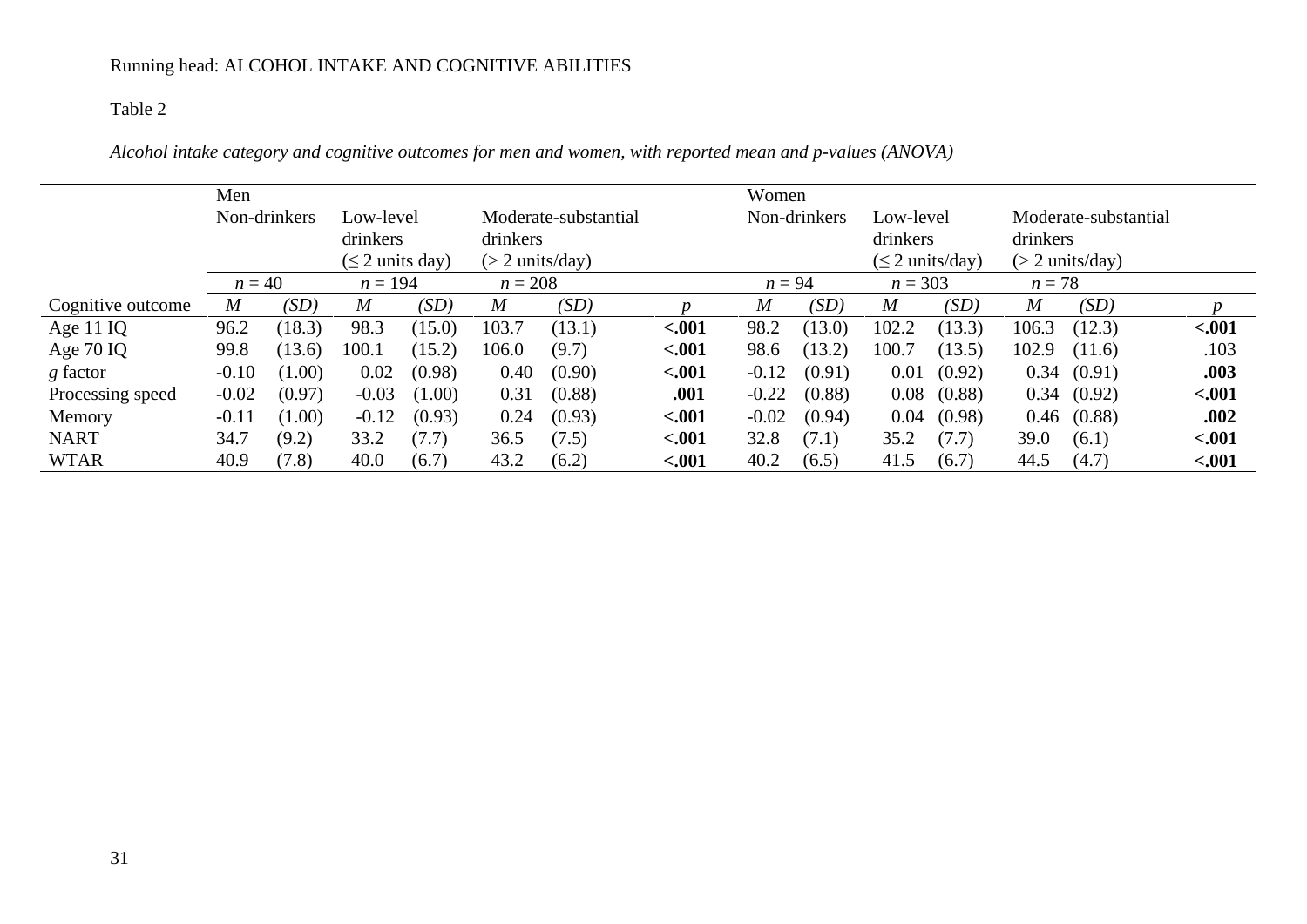### Table 3

*Alcohol intake (units/day) by gender (Mann-Whitney U and p-values) and correlations between alcohol (total sample), age 11 IQ and* 

#### *occupational social class*

|                  | Total          |           | Men            |           | Women          |           | Sex differences       | Age $11$ IQ    | Social class     |  |
|------------------|----------------|-----------|----------------|-----------|----------------|-----------|-----------------------|----------------|------------------|--|
|                  | $n = 922*$     |           | $n = 445$      |           | $n = 477$      |           | Mann-Whitney U        | Spearman rho   | Spearman rho     |  |
| Alcohol          | $M$ (range)    | %         | $M$ (range)    | %         | $M$ (range)    | %         | U<br>(p)              | (p)            | (p)<br>$r_{s}$   |  |
| (units/day)      |                | reporting |                | reporting |                | reporting |                       |                |                  |  |
| Total alcohol    | $1.86(0-20.9)$ |           | $2.63(0-20.9)$ |           | $1.14(0-15.1)$ |           | 64413.5<br>(<.001)    | $.194$ (<.001) | $-.158 (< 0.01)$ |  |
| Red wine         | 0.64           | 54.8      | 0.83           | 60.6      | 0.47           | 49.5      | 88969.0<br>(<.001)    | $.249$ (<.001) | $-.291 (< 001)$  |  |
| White wine       | 0.44           | 56.1      | 0.44           | 51.7      | 0.44           | 60.2      | 98023.5<br>(.034)     | $.169$ (<.001) | $-.256 (< 001)$  |  |
| Sherry/port etc  | 0.53           | 26.3      | 0.61           | 25.2      | 0.04           | 27.5      | 104318.5<br>(.561)    | $.168$ (<.001) | $-.168 (< 001)$  |  |
| Spirits/liqueurs | 0.42           | 54.7      | 0.69           | 66.3      | 0.16           | 43.8      | 70256.0<br>(<.001)    | .053<br>(.117) | (.643)<br>.015   |  |
| Beer (reg+dark)  | 0.28           | 36.8      | 0.56           | 65.4      | 0.01           | 10.1      | $43129.50$ $(< .001)$ | .018<br>(.589) | .058<br>(.082)   |  |

*Note.*

\*total sample = 922; total sample with total alcohol units/ $day = 917$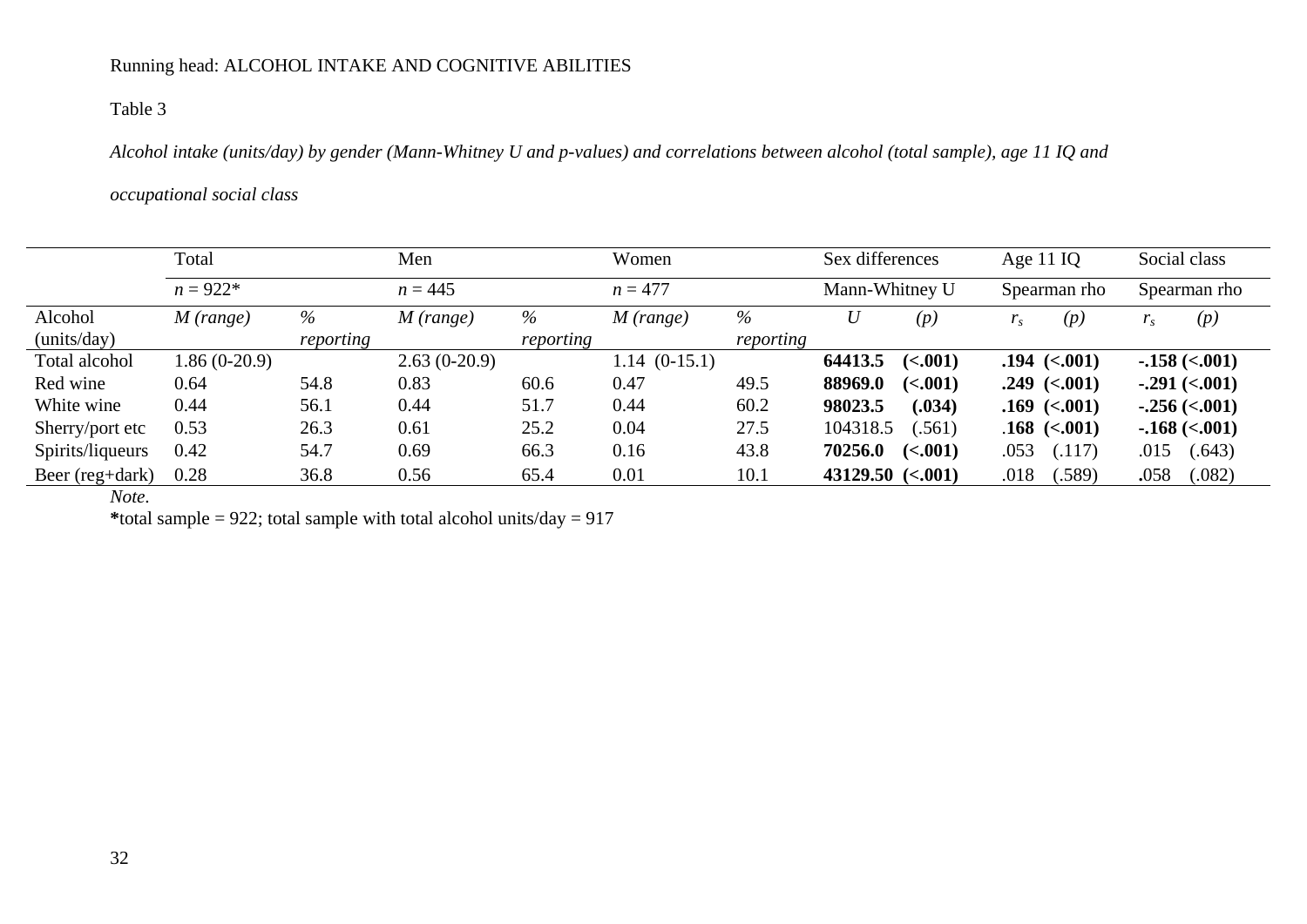### Table 4

*Relationship between alcohol (units/day) and cognitive outcomes at age 70, by gender. General linear models, p values and measure of effect* 

|  |  |  | size (partial eta squared values). Model 1: unadjusted; Model 2: age 11 IQ; Model 3: social class; Model 4: age 11 IQ + social class |  |  |  |  |  |  |
|--|--|--|--------------------------------------------------------------------------------------------------------------------------------------|--|--|--|--|--|--|
|--|--|--|--------------------------------------------------------------------------------------------------------------------------------------|--|--|--|--|--|--|

| Predictor     | Model          | Age 70 IQ           |                       |                   | g factor |                   | processing speed |                      | Memory     |                   | <b>NART</b> |                    |                       |
|---------------|----------------|---------------------|-----------------------|-------------------|----------|-------------------|------------------|----------------------|------------|-------------------|-------------|--------------------|-----------------------|
|               |                | $n = 917$           |                       | $n = 898$         |          | $n = 886$         |                  | $n = 891$            |            | $n = 921$         |             | $n = 921$          |                       |
| units per day |                |                     | $\eta_p$ <sup>2</sup> | n                 | $\eta_p$ |                   | $\eta_p^2$       | D                    | $\eta_p^2$ | $\boldsymbol{D}$  | $\eta_p^2$  |                    | $\eta_p$ <sup>2</sup> |
| Total alcohol |                |                     |                       |                   |          |                   |                  |                      |            |                   |             |                    |                       |
| Women         | $\perp$        | .027 <sup>a</sup>   | .010                  | .002 <sup>a</sup> | .021     | .006 <sup>a</sup> | .017             | $< .001^a$           | .034       | $\sim 001^a$      | .050        | $< .001^a$         | .042                  |
|               | $\mathbf{2}$   | .523                | .001                  | .156              | .005     | .093              | .007             | .024 <sup>a</sup>    | .012       | .006 <sup>a</sup> | .017        | .007 <sup>a</sup>  | .016                  |
|               | 3              | .399                | .002                  | .054              | .008     | .062              | .008             | .002 <sup>a</sup>    | .021       | .000 <sup>a</sup> | .028        | .003 <sup>a</sup>  | .019                  |
|               | $\overline{4}$ | .228                | .003                  | .123              | .006     | .170              | .005             | .043 <sup>a</sup>    | .010       | .048 <sup>a</sup> | .009        | .084               | .007                  |
| Men           | $\mathbf{I}$   | $\leq 0.01^a$       | .032                  | .001 <sup>a</sup> | .028     | .028 <sup>a</sup> | .011             | $\leq 0.01^a$        | .035       | .002 <sup>a</sup> | .021        | $\sim 001^a$       | .030                  |
|               | $\mathbf{2}$   | .020 <sup>a</sup>   | .013                  | .030 <sup>a</sup> | .011     | .292              | .003             | .010 <sup>a</sup>    | .016       | .138              | .005        | .020 <sup>a</sup>  | .013                  |
|               | 3              | .015 <sup>a</sup>   | .014                  | .040 <sup>a</sup> | .010     | .360              | .002             | .006 <sup>a</sup>    | .018       | .178              | .004        | .037 <sup>a</sup>  | .010                  |
|               | $\overline{4}$ | .062                | .009                  | .370              | .002     | .648              | .001             | .030 <sup>a</sup>    | .012       | .537              | .001        | .125               | .006                  |
| Total wine    |                |                     |                       |                   |          |                   |                  |                      |            |                   |             |                    |                       |
| Men           | $\perp$        | < .001 <sup>a</sup> | .034                  | $\sim 001^a$      | .032     | .088              | .007             | $\leq 0.01^\text{a}$ | .031       | $\leq 0.01^a$     | .060        | $\sim 001^{\rm a}$ | .047                  |
|               | $\mathbf{2}$   | .035 <sup>a</sup>   | .011                  | .022 <sup>a</sup> | .013     | .771              | .000             | .037 <sup>a</sup>    | .011       | $\leq 0.01^a$     | .042        | .001 <sup>a</sup>  | .028                  |
|               | 3              | .101                | .006                  | .188              | .004     | .616              | .001             | .076                 | .008       | .008 <sup>a</sup> | .016        | .032 <sup>a</sup>  | .011                  |
|               | $\overline{4}$ | .208                | .004                  | .345              | .002     | .349              | .002             | .212                 | .004       | .004 <sup>a</sup> | .020        | .031 <sup>a</sup>  | .011                  |

*Note.*

<sup>a</sup> denotes a positive model correlation coefficient; <sup>b</sup> denotes a negative model correlation coefficient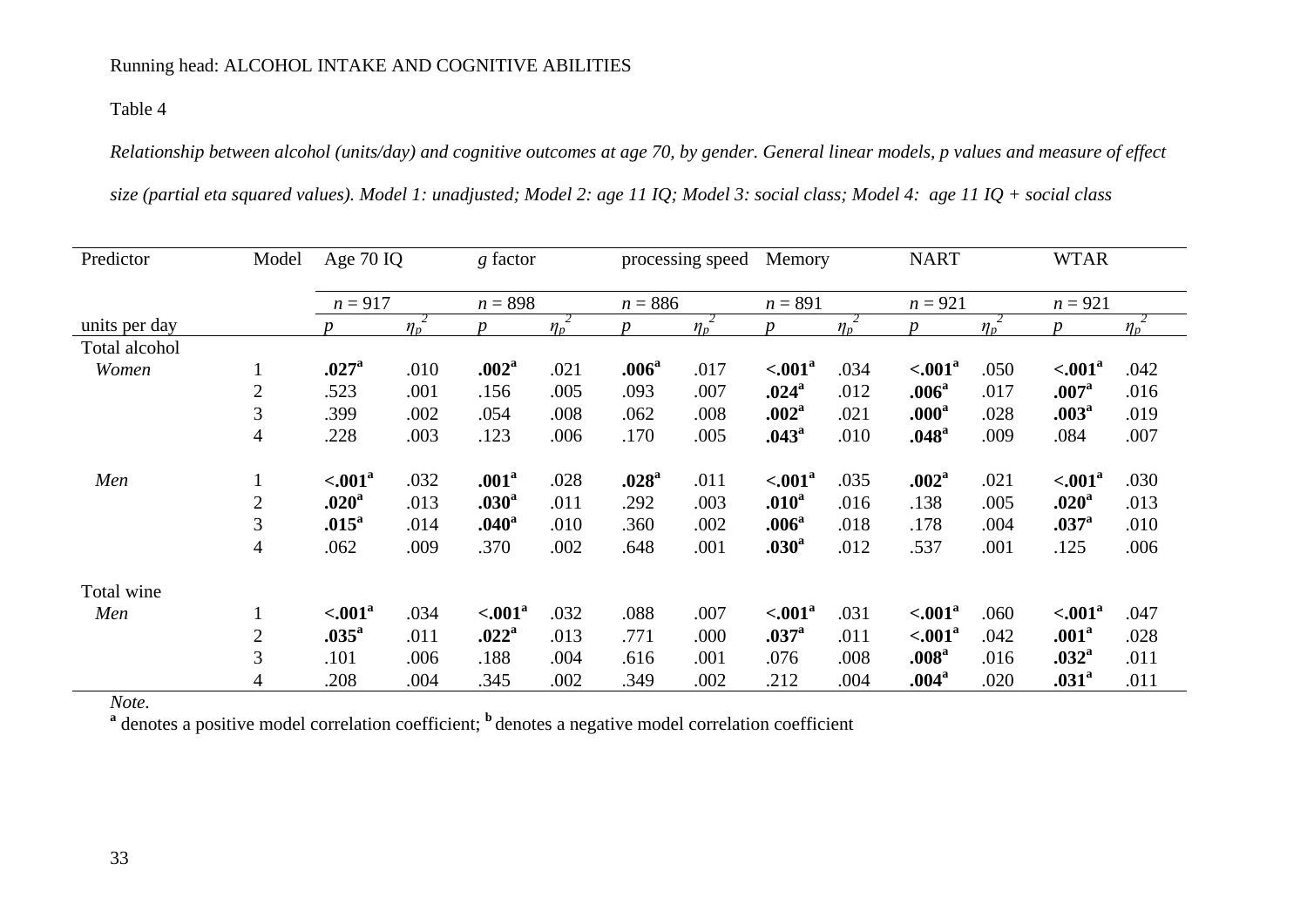### Supplementary table 1

*In women, the relationship between alcohol (units/day) and cognitive outcomes at age 70. General linear models, p values and associated partial eta squared values. Model 1: unadjusted; Model 2: age 11 IQ; Model 3: social class; Model 4: age 11 IQ + social class*

| Predictor                    | Model          | Age 70 IQ         |            | $g$ factor        |            |                   | processing speed | Memory             |            | <b>NART</b>       |            | <b>WTAR</b>        |                       |
|------------------------------|----------------|-------------------|------------|-------------------|------------|-------------------|------------------|--------------------|------------|-------------------|------------|--------------------|-----------------------|
|                              |                | $n = 917$         |            | $n = 898$         |            |                   | $n = 886$        |                    | $n = 891$  |                   | $n = 921$  |                    |                       |
| units per day                |                | n.                | $\eta_p^2$ | $\boldsymbol{n}$  | $\eta_p^2$ | $\boldsymbol{P}$  | $\eta_p^2$       | $\boldsymbol{P}$   | $\eta_p^2$ | $\boldsymbol{p}$  | $\eta_p^2$ | <sub>n</sub>       | $\eta_p$ <sup>2</sup> |
| Total alcohol                |                | .027 <sup>a</sup> | .010       | .002 <sup>a</sup> | .021       | .006 <sup>a</sup> | .017             | $< .001^a$         | .034       | $\sim 001^a$      | .050       | $\sim 001^{\rm a}$ | .042                  |
|                              | 2              | .523              | .001       | .156              | .005       | .093              | .007             | $.024^{\rm a}$     | .012       | .006 <sup>a</sup> | .017       | .007 <sup>a</sup>  | .016                  |
|                              | 3              | .399              | .002       | .054              | .008       | .062              | .008             | .002 <sup>a</sup>  | .021       | .000 <sup>a</sup> | .028       | .003 <sup>a</sup>  | .019                  |
|                              | 4              | .228              | .003       | .123              | .006       | .170              | .005             | .043 <sup>a</sup>  | .010       | .048 <sup>a</sup> | .009       | .084               | .007                  |
| Wine                         |                | .036 <sup>a</sup> | .009       | .002 <sup>a</sup> | .021       | .019 <sup>a</sup> | .012             | $\sim 001^{\rm a}$ | .032       | $\leq 0.01^a$     | .044       | $\sim 001^a$       | .039                  |
|                              | $\overline{2}$ | .419              | .001       | .108              | .006       | .160              | .005             | $.024^{\rm a}$     | .012       | .019 <sup>a</sup> | .012       | .010 <sup>a</sup>  | .015                  |
|                              | 3              | .445              | .001       | .063              | .008       | .161              | .004             | .004 <sup>a</sup>  | .019       | .001 <sup>a</sup> | .022       | .005 <sup>a</sup>  | .017                  |
|                              | 4              | .188              | .004       | .289              | .003       | .295              | .003             | .043 <sup>a</sup>  | .010       | .121              | .006       | .116               | .006                  |
| Spirits                      |                | .786              | .000       | .659              | .000       | .254              | .003             | .304               | .002       | .100              | .006       | .280               | .002                  |
|                              | 2              | .749              | .000       | .958              | .000       | .393              | .002             | .439               | .001       | .041 <sup>a</sup> | .009       | .212               | .003                  |
|                              | 3              | .888              | .000       | .579              | .001       | .194              | .004             | .321               | .002       | .062              | .008       | .235               | .003                  |
|                              | 4              | .869              | .000       | .850              | .000       | .305              | .003             | .468               | .001       | .028 <sup>a</sup> | .011       | .198               | .004                  |
| Sherry/port                  |                | .300              | .002       | .201              | .003       | .088              | .006             | .611               | .001       | .079              | .007       | .194               | .004                  |
|                              | $\overline{c}$ | .538              | .001       | .737              | .000       | .616              | .001             | .450               | .001       | .570              | .001       | .814               | .000                  |
|                              | 3              | .772              | .000       | .578              | .001       | .242              | .003             | .991               | .000       | .310              | .002       | .601               | .001                  |
|                              | 4              | .298              | .003       | .452              | .001       | .858              | .000             | .395               | .002       | .954              | .000       | .440               | .001                  |
| Beer                         |                | .607              | .001       | .321              | .002       | .148              | .005             | .257               | .003       | .376              | .002       | .305               | .002                  |
| $(\text{reg} + \text{dark})$ | $\overline{2}$ | .704              | .000       | .806              | .000       | .500              | .001             | .608               | .001       | .423              | .001       | .269               | .003                  |
|                              | 3              | .931              | .000       | .541              | .001       | .272              | .003             | .378               | .002       | .584              | .001       | .494               | .001                  |
|                              | 4              | .938              | .000       | .599              | .001       | .661              | .000             | .668               | .000       | .605              | .001       | .408               | .002                  |

*Note.*

<sup>a</sup> denotes a positive model correlation coefficient; <sup>b</sup> denotes a negative model correlation coefficient